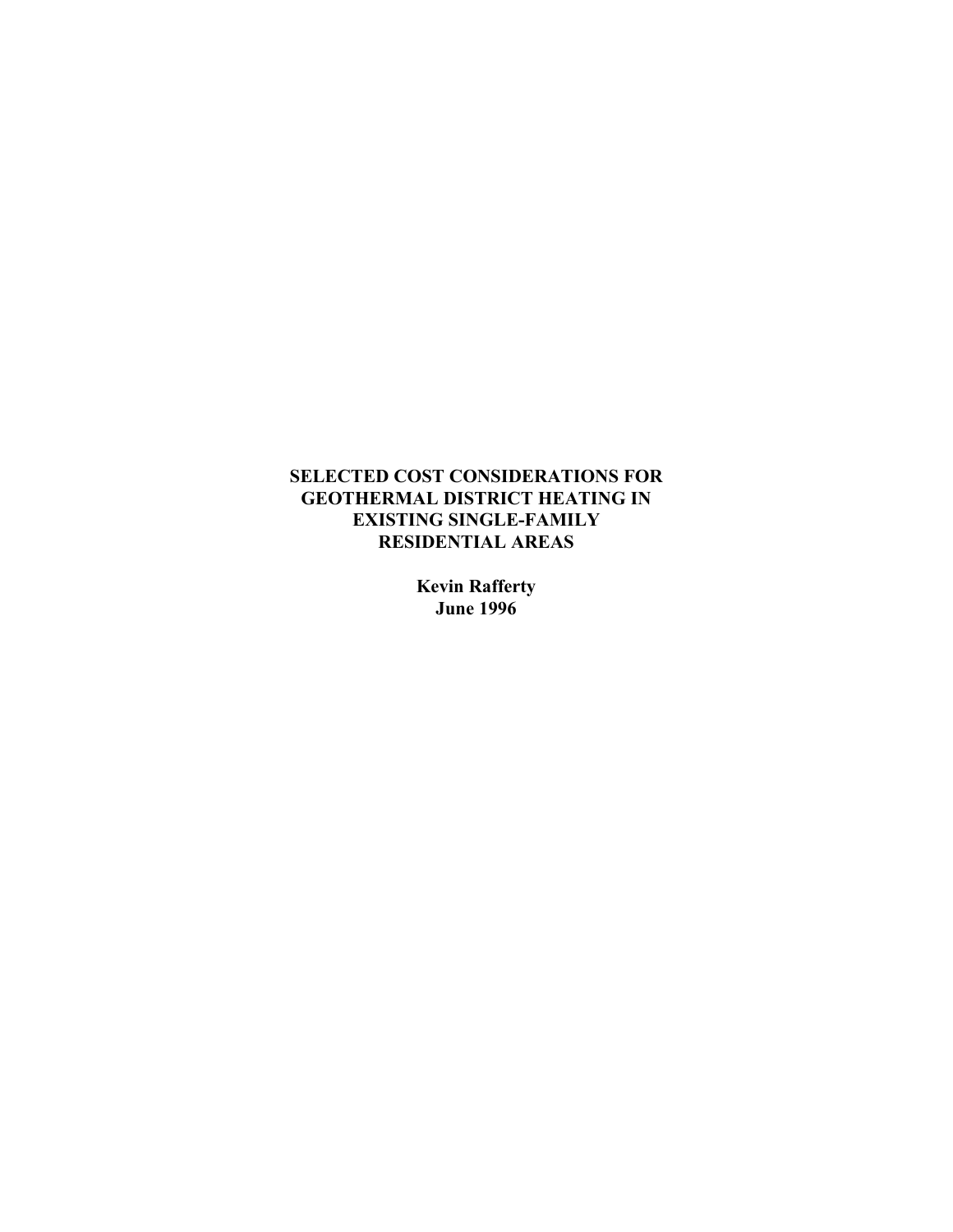# SELECTED COST CONSIDERATIONS FOR GEOTHERMAL DISTRICT HEATING IN EXISTING SINGLE-FAMILY RESIDENTIAL AREAS

# EXECUTIVE SUMMARY

In the past, district heating (geothermal or conventionally fueled) has not been widely applied to the single-family residential sector. Low-heat load density is the commonly cited reason for this. Although it's true that load density in these areas is much lower than for downtown business districts, other frequently overlooked factors may compensate for load density. In particular, costs for distribution system installation can be substantially lower in some residential areas due to a variety of factors. This reduced development cost may partially compensate for the reduced revenue resulting from low-load density.

This report examines cost associated with the overall design of the system (direct or indirect system design), distribution piping installation, and customer branch lines. It concludes with a comparison of the costs for system development and the revenue from an example residential area.

Distribution system installation costs were reviewed based on the use of double line (supply and return), preinsulated ductile iron piping. This material is currently the most widely used product for new distribution projects. Actual construction cost data was used along with cost calculations to disaggregate gross costs (\$/lf) into 11 individual areas for lines in the 3" to 12" range. Each of these areas was then evaluated for potential cost savings. Among the savings identified were:

- Installation in unpaved areas can reduce costs  $12\%$  (12") to  $22\%$  (3"),
- Uninsulated return lines use can reduce costs 9.3% (3") and 8.9% (4") based on the use of fiberglass in place of the preinsulated ductile iron,
- Elimination of active (flaggers) traffic control can reduce costs approximately 4% over the range of 3" to 12" lines, and
- Installation in areas unencumbered by existing buried utilities can reduce costs approximately 3.1% (12") to 3.9% (3").

The following figure presents cost data for 3", 6" and 12" lines sizes in graphical form. The base case costs are those identified in this study as being reflective of installation in downtown paved areas. The low case costs are those assuming that all of the above cost savings could be employed in a residential setting.

The substantial reduction in the smaller sizes is especially beneficial for single-family residential areas since a majority of the distribution system would be in the 3" and 4" size range.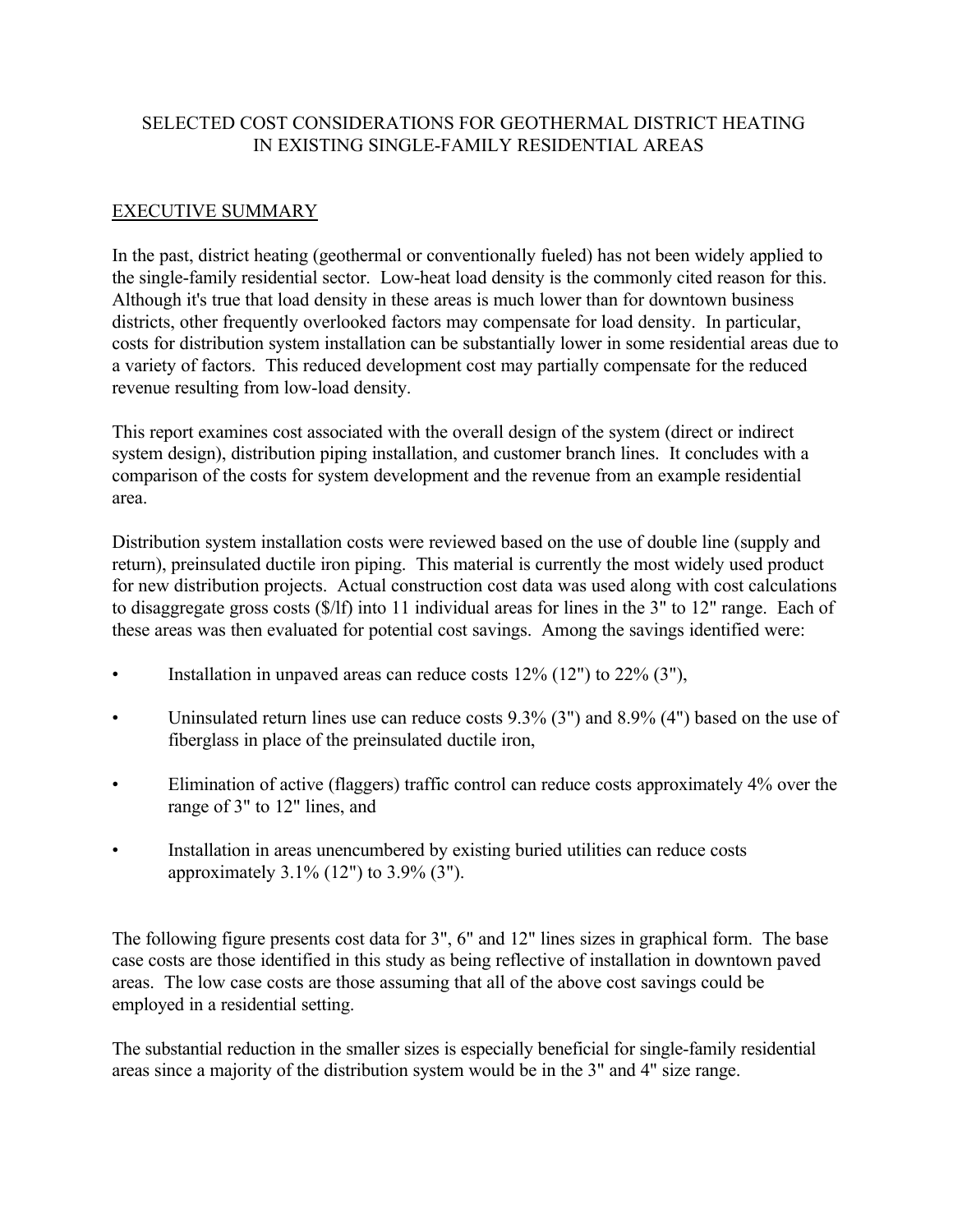

The location of heat exchangers between the geothermal fluid and the treated heating loop has an influence on system total cost. There are two general approaches: an indirect system in which central heat exchangers are used and only treated water is delivered to the customer, and the direct system in which geothermal fluid is delivered to the customer and individual heat exchangers are located at each user. Use of the central heat exchanger approach (indirect system) allows the elimination of additional equipment from the individual user residence. Due to the economy of scale, there is a point at which the cost of the central equipment is less than the sum of the costs for individual equipment at each user. Based on the assumptions used in this report, the central approach results in lower costs above system capacities of approximately 3,000,000 Btu/hr (approximately 40 homes 75,000 Btu/hr).

Customer branch lines between the curb and the residence wall amount to a substantial expense to the homeowner when installed on a retrofit basis. Three types of piping for these branch lines were evaluated in this report: preinsulated copper, field-insulated copper and preinsulated flexible polyethylene (PEX). The preinsulated products have higher material cost but reduced field labor. The polyethylene product's flexibility can reduce fitting costs compared to copper. The results of calculations for this report (1" pipe size) suggest that the field-insulated copper is the lowest cost material at approximately \$23/ft installed (supply and return), followed by \$28/ft for the preinsulated copper and \$31/ft for the polyethylene. At an average length of 60 feet per home,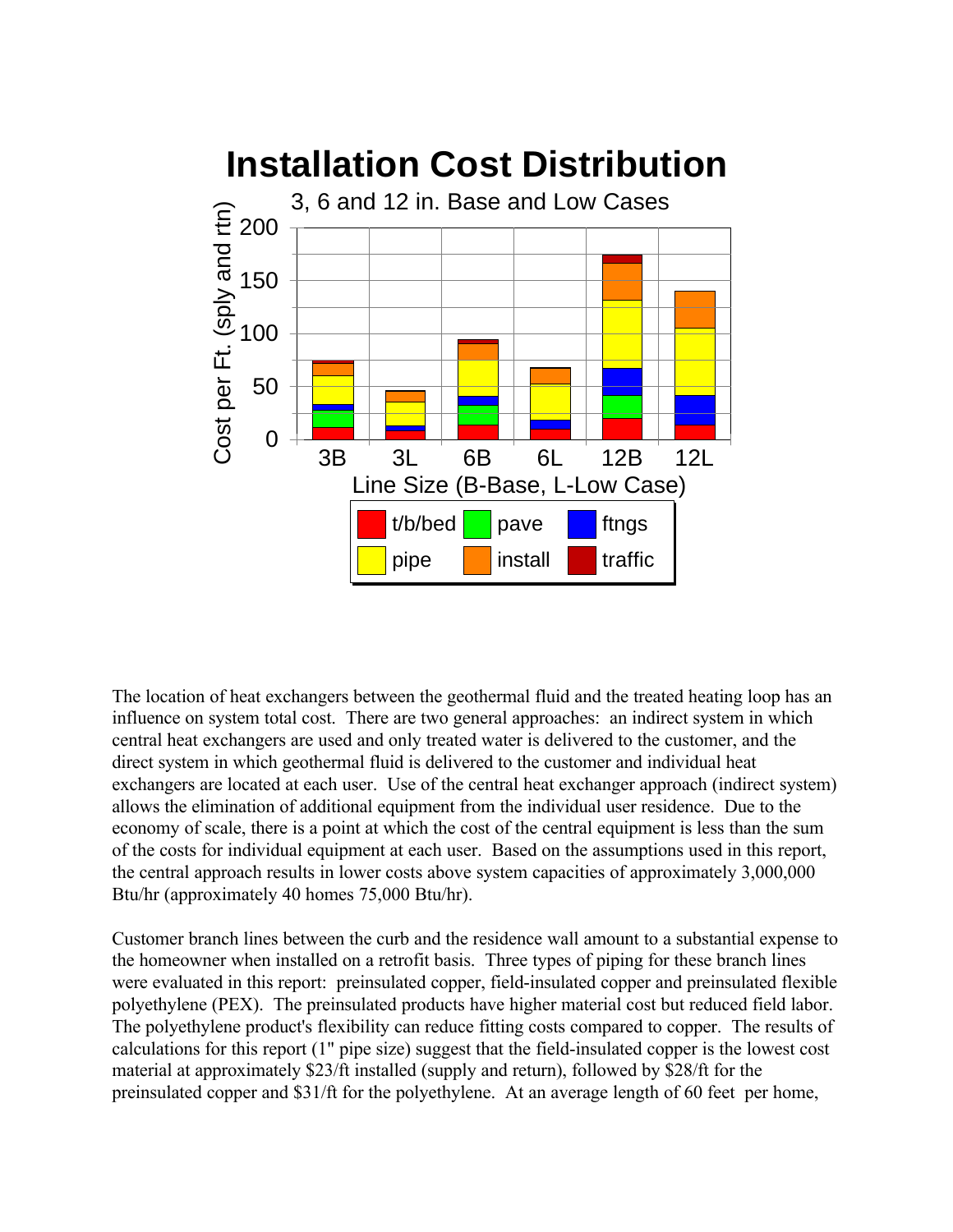the cost of the branch lines would amount to approximately \$1400 per home using the fieldinsulated copper.

In order to evaluate the overall feasibility of geothermal district heating, an actual residential area of Klamath Falls, Oregon, was used for analysis. This area is representative of many small-tomoderate sized western towns in which collocated resources have been found. An area of 16 blocks including 256 homes was selected. Costs were calculated for a complete system (construction costs only) including production wells, central plant, and distribution system. A range of costs for both the distribution system and the resource development was used. Resource development costs ranged from a single 500-ft production well without injection to a system with two 2000-ft production wells and one 2000-ft injection well. Distribution costs used the current base case costs (downtown/paved) and low case costs (residential/unpaved). Table 12 summarizes this data.

# Table 12 Expected Cost Range for 256 Homes GDH System

|               | Low       | High        |
|---------------|-----------|-------------|
| Resource      | \$140,000 | 540,000     |
| Central plant | 225,000   | 225,000     |
| Distribution  | 555,000   | 803,000     |
| Total         | \$920,000 | \$1,568,000 |

Based on financing at 8% and a 75% customer connection rate, a revenue of between \$452 and \$771 per year per customer would be required to cover the system capital cost. Existing conventional space and domestic hot water heating costs in this area (6500 heating degree days, 1100 ft<sup>2</sup> average home size, primarily pre-1960 construction) ranges from a low of \$440 per year (all natural gas) to \$1050 per year (all electric).

This example suggests that for systems implemented with low-to-moderate cost resource and distribution costs, serving areas of propane, electric or fuel oil (or combinations of these with wood), that geothermal district heating can be possible.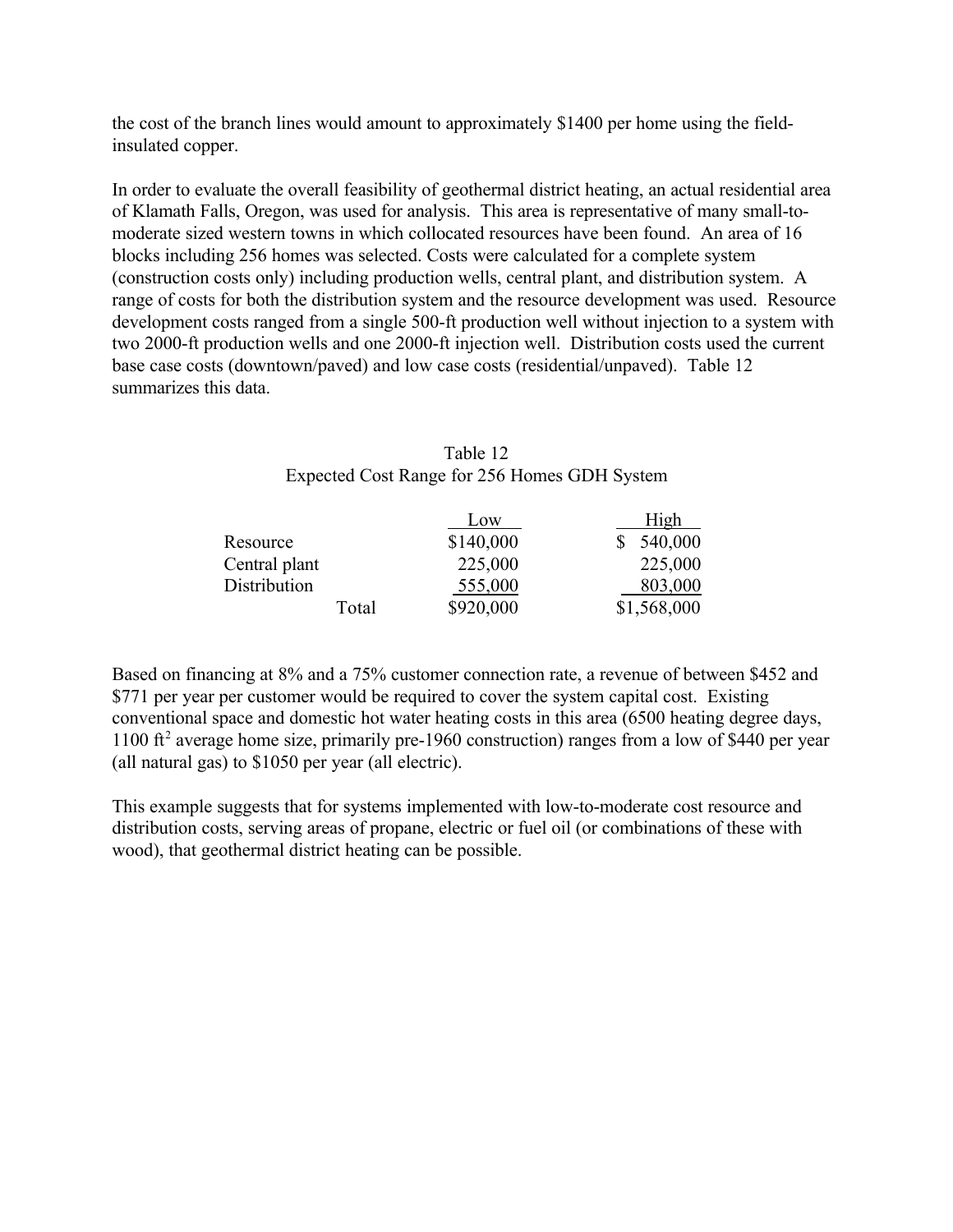## **INTRODUCTION**

District heating in existing single-family residential areas has long been considered to be uneconomical due to the low heating load density. In comparison to the typical downtown business districts load density is low; however, there are some characteristics of residential areas which could serve to enhance the economics of district heating.

Among these are:

- Wide variety of heating fuels (and costs) which can result in a range of conventional heating costs of 3 or more to 1 for the same heating load density,
- Availability of unpaved areas for installation of the distribution system,
- Fewer utilities in the pipeline corridor,
- Less traffic control requirements during construction,
- Potential for the use of uninsulated piping, and
- Older, poorly insulated structures with high energy use.

In addition to these considerations, the Geo-Heat Center has recently completed work which identified 271 western U.S. population centers which are collocated with geothermal resources of greater than 50°C. In many of these sites, due to the allowance of industrial facilities, district heating would be the most useful application of the resource.

With these factors in mind, this report explores some of the issues related to costs involved in the installation of geothermal district heating (GDH) in existing single-family residential areas.

Using an actual residential area as an example, individual sections of the report examine:

- Distribution piping costs and potential savings areas,
- Central plant vs. individual-home heat exchangers,
- Customer branch lines costs, and
- Current conventional heating costs vs. district system debt service revenue requirements.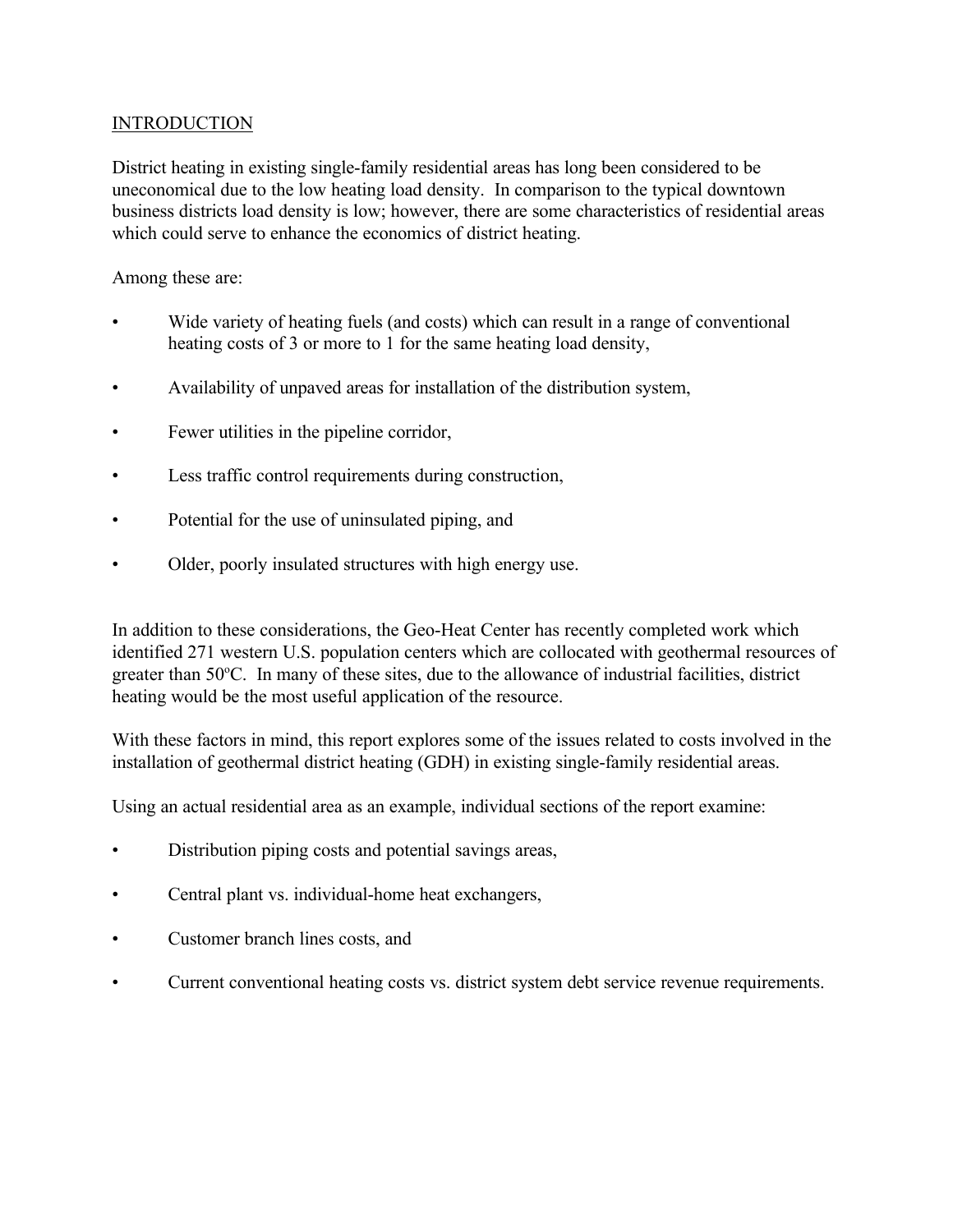### DISTRIBUTION PIPING

In order to evaluate the opportunities for cost reductions in distribution piping, it is first necessary to determine the costs associated with conventional construction. To accomplish this, costs from the most recent GDH construction (Klamath Falls city district system line extensions) were used as the basis for conventional construction.

Recent line extensions on this system and others have been of the 6" size and employed preinsulated ductile iron material. Previous work (Rafferty, 1990) has identified this material as being the least expensive alternative among the preinsulated options for this type of application.

Bids on the recent Klamath Falls work are not broken down by task. As a result, costs for similar installation were calculated using vendor quotes and standard industry estimating handbooks (Means, 1995, 1996). The results of this comparison were quite close (calculated cost \$94.51 per foot, actual construction \$100 per foot) with the calculated cost slightly less than the actual construction costs. This difference may be attributable to the relatively short length of the extensions compared to the size of a complete system. As a result of the close agreement, the same calculation method was used to develop costs for other line sizes in the 3" to 12" range. These calculations were then compared to the actual bid figures.

Costs for installation of preinsulated distribution piping were broken down into 11 categories: saw cutting of existing pavement, removal of pavement and trench spoils, hauling of pipe (local), trenching and backfill, pipe material, bedding, installation and connection of piping, valves, fittings, traffic control, and paving. Each of these areas is discussed briefly below.

Saw cutting of existing pavement is necessary when the pipe installation is to be below a street or other paved surface. The operation consists of a single operator and a walk behind, self propelled, gas-powered saw. Values used in this calculation assume: 2 parallel cuts in 4" thick asphalt over the trench.

Pavement removal occurs prior to trenching and after saw cutting. Depending upon the local conditions, it may be part of the trenching operation. This would be determined by the disposal used for the paving material. If disposal is possible at the same site as the trench spoils, costs for this operation may be reduced or eliminated. The assumption in the figures below is that the paving material must be disposed of separately from the trench spoil.

Hauling of pipe is generally required when working in urban areas. Piping material is stockpiled at a location other than the actual installation site. Hauling is necessary to move the pipe from the contractor's equipment yard to the installation site.

Trenching and backfilling are major cost components of the piping installation. The cost is heavily influenced by the presence or absence of other utilities in the pipeline corridor. Costs below are based upon trench widths of 36" wide for 3 or 4" lines, 42" for 6 and 8" lines, and 48"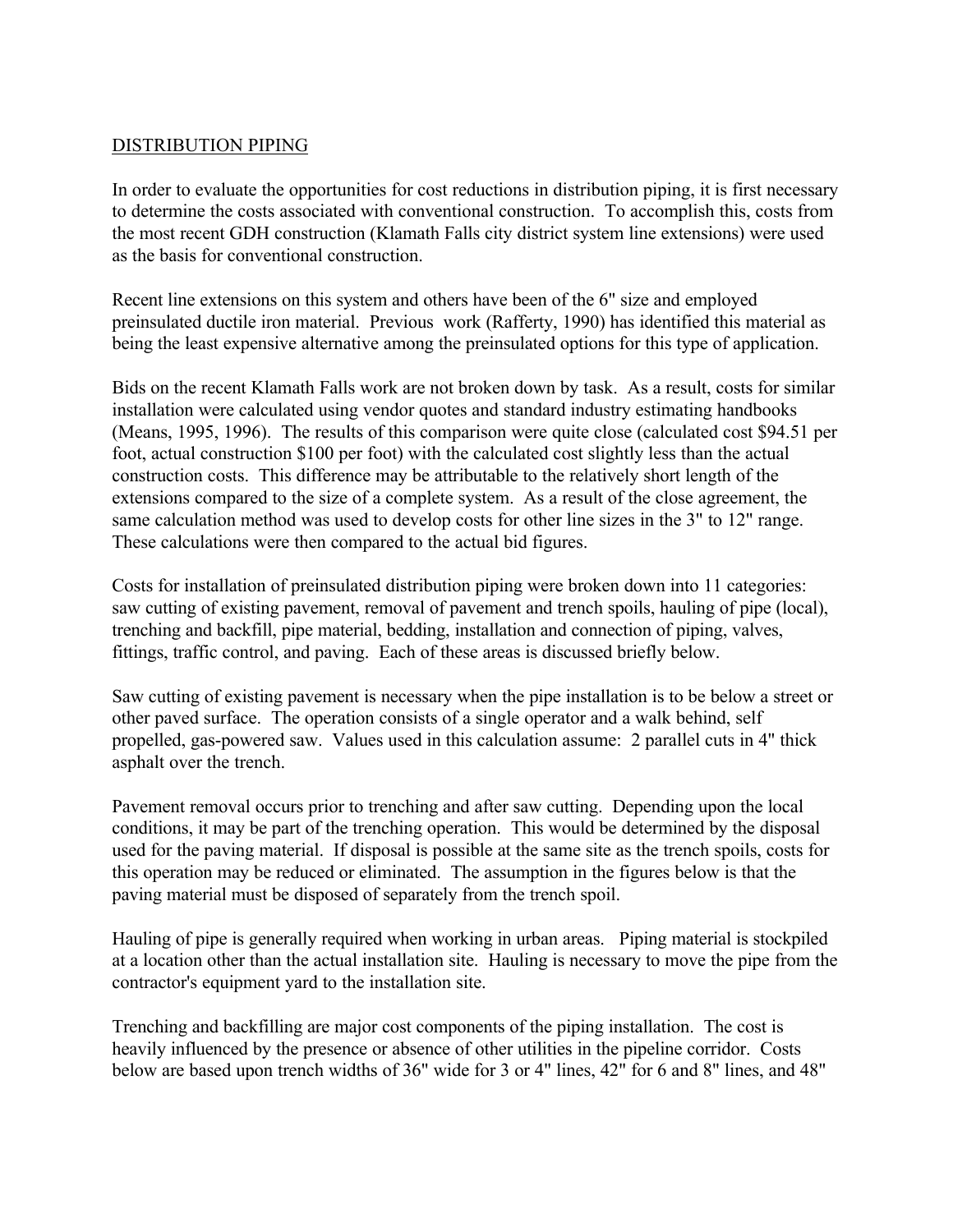for 10 and 12" lines. Trench depth is 42" for lines up to 8", and 60" for 10 and 12 inch lines. Soil is assumed to be stable (permitting 0:1 slope). Costs include trenching, backfilling, compaction and removal of spoil. A 50% penalty is added to account for working around existing utilities.

Pipe bedding is used to assure that the backfill material placed adjacent to the pipe is free of rocks and other objects which could cause damage to the casing or impede adequate compaction. Costs below assume the use of sand for bedding to a depth of 12" over the pipe. Compaction costs are included.

Installation includes lowering the pipe into the trench and connecting each length to the next. The pipe material is Tyton-joint ductile iron. Joining consists of inserting the rubber gasket, applying lubrication and drawing the two lengths of pipe together. Labor is based on values for installation of distribution water mains.

Valves are used in water distribution systems to isolate major branches so that service can be performed without shutting the entire system down. The costs below incorporate non-rising stem gate valves (with valve boxes) at 500-foot intervals. The actual valve spacing is dependent upon individual system design.

Fitting cost is influenced by the design of the system, existing utility and customer density. The costs below are reflective of moderate customer density and light existing utility interference. These costs assume two elbows and two tees per 200 feet of line.

Thrust blocks are required on unrestrained piping systems at all changes in direction, valves, tees and caps. They serve to resist the forces developed by the water pressure and flow direction changes. Thrust blocks are constructed by pouring concrete between the fitting and undisturbed soil. The size of the block is function of the pipe size, line pressure, and soil type. The costs below assume 2000 lb/ft<sup>2</sup> soil and concrete costs of \$200 yd<sup>3</sup>. Blocks are assumed to be used for all the fittings cited above.

Traffic control is required around open trenches and similar construction in or near a roadway. The traffic control assumed in the costs below is based upon two flaggers working eight hours per day. The variation in cost is due to the lower installation output (ft/day) for larger pipe sizes.

Paving is based on the placement of 4" of asphalt concrete over the trenches at a cost of \$32/yd<sup>2</sup>.

Table 1 provides a summary of the current base case costs for installation of preinsulated ductile iron piping.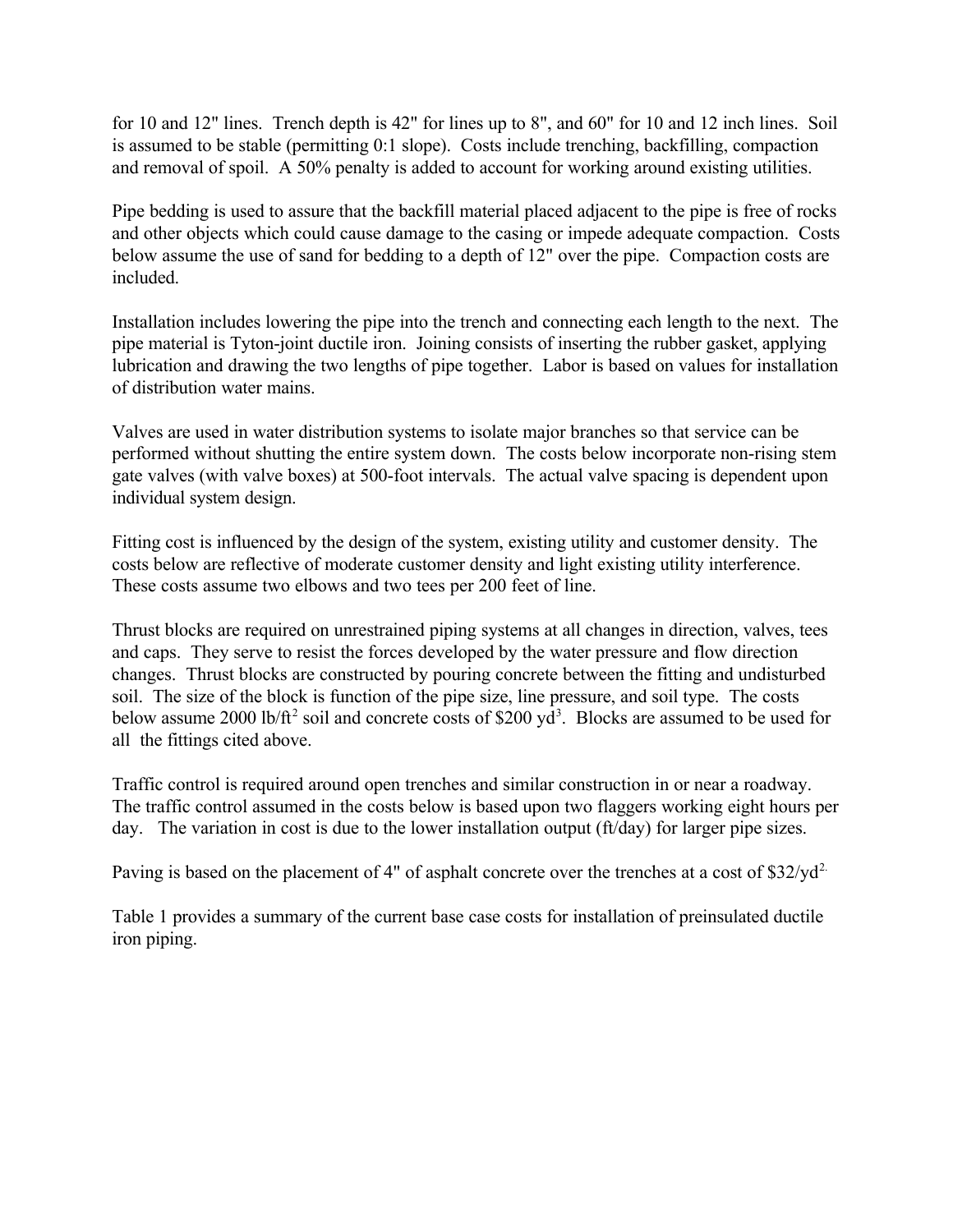|                            | Line Size (Supply and Return) |       |       |        |        |        |
|----------------------------|-------------------------------|-------|-------|--------|--------|--------|
|                            | 3"                            | 4"    | 6"    | 8"     | 10"    | 12"    |
| Cut                        | 4.12                          | 4.12  | 4.12  | 4.12   | 4.12   | 4.12   |
| Remove                     | 2.20                          | 2.20  | 2.57  | 2.57   | 2.90   | 2.90   |
| Haul                       | 0.71                          | 0.71  | 0.83  | 1.14   | 1.37   | 1.71   |
| <b>Trench and Backfill</b> | 8.83                          | 8.83  | 10.01 | 10.01  | 16.31  | 16.31  |
| Bed                        | 2.57                          | 2.65  | 3.84  | 3.87   | 3.98   | 4.06   |
| Pipe (preinsullated)       | 27.18                         | 30.75 | 34.23 | 45.48  | 57.63  | 64.41  |
| Install                    | 10.68                         | 12.53 | 14.38 | 22.31  | 26.45  | 33.00  |
| Fittings                   | 3.00                          | 3.00  | 4.17  | 6.02   | 8.60   | 11.15  |
| Valves                     | 1.95                          | 1.95  | 2.73  | 4.07   | 6.13   | 9.23   |
| <b>Thrust Blocks</b>       | 0.37                          | 0.37  | 1.22  | 2.81   | 4.44   | 6.22   |
| Traffic                    | 3.09                          | 3.43  | 3.93  | 4.58   | 5.50   | 6.87   |
| Repave                     | 10.66                         | 10.66 | 12.48 | 12.48  | 14.08  | 14.08  |
| Total                      | 75.36                         | 81.20 | 94.51 | 119.46 | 151.51 | 174.06 |

Table 1 Base Case Cost Summary - Ductile Iron Distribution Piping

Figures 1, 2, and 3 present this data in the form of percentages for 3, 6, and 12 inch pipe sizes. It is apparent that the distribution of the costs is fairly stable over the range of pipe sizes. Costs for the pipe and installation constitute a somewhat higher percentage at the upper end of the size range; but, the difference is not significant  $(50.2\% \text{ (}a\text{)}\text{)}3\text{''}, 56.9\% \text{ (}a\text{)}12\text{''})$ .

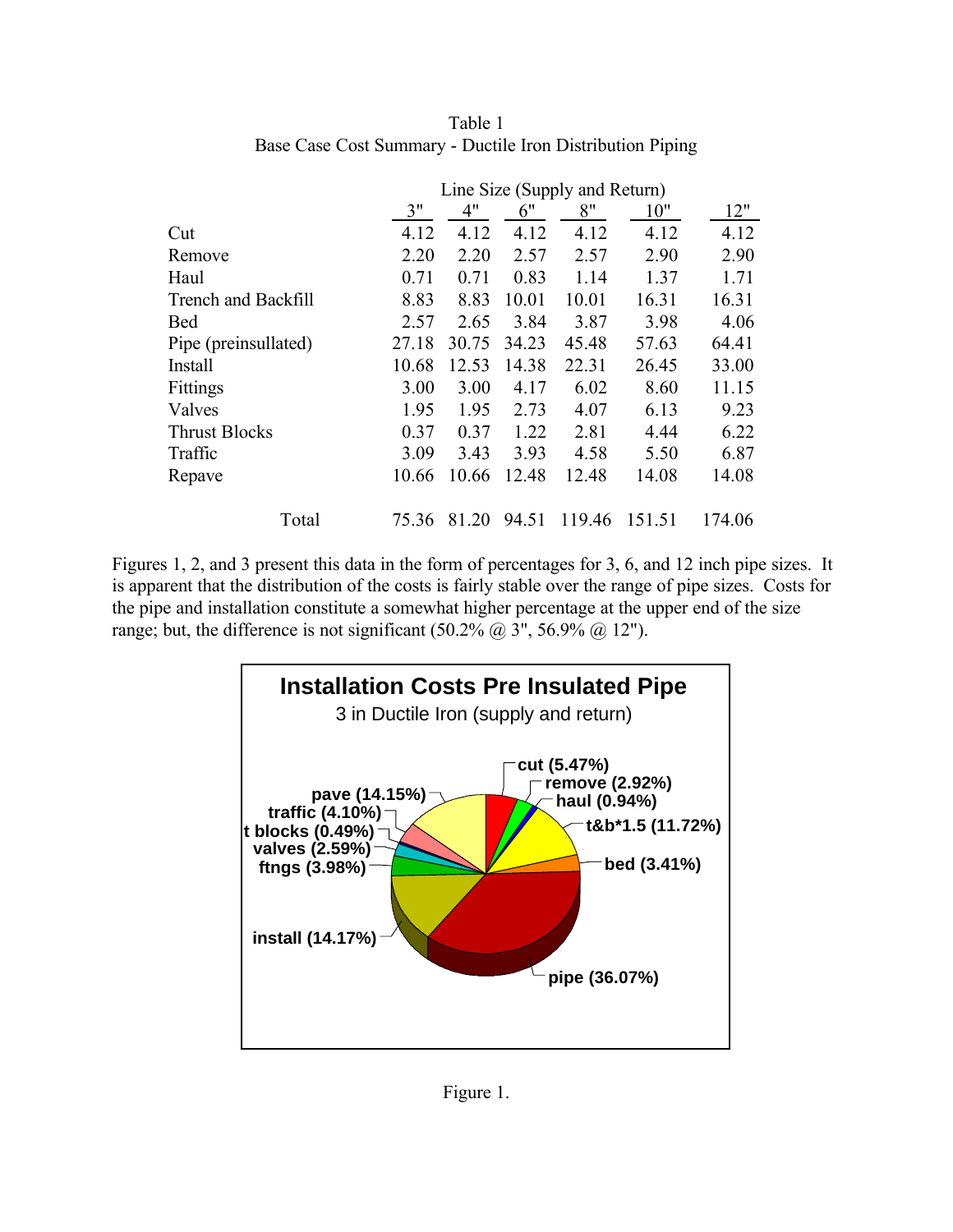





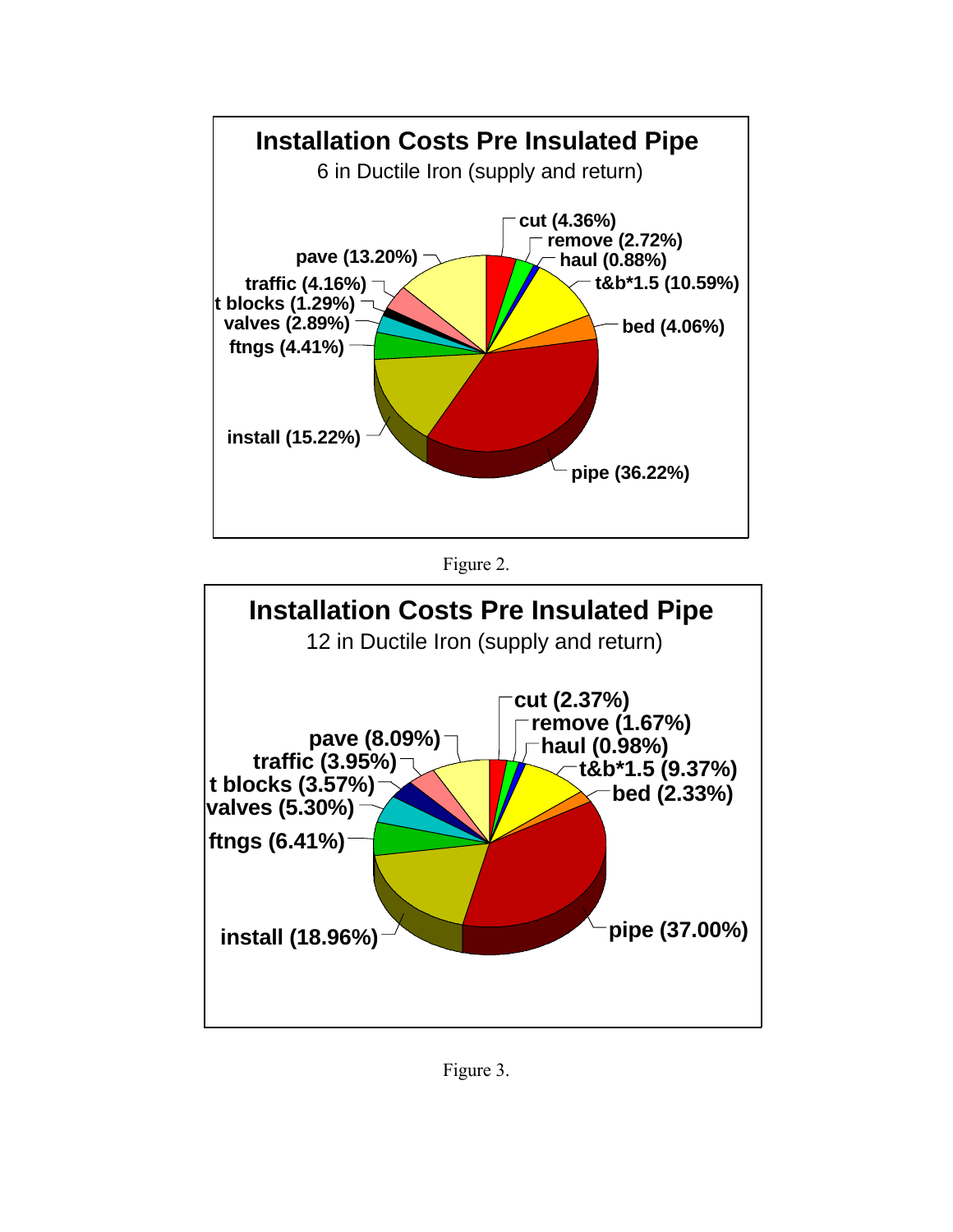# Potential Cost Reduction

Figure 4 presents a simplified representation of installation costs (6") using only five cost categories. The three largest cost categories, and hence, largest potential areas for cost reduction are: pipe and installation, trenching and backfilling, and pavement related costs.

It is clear that installation in unpaved areas holds the potential of substantial  $(-20\%)$  cost reduction. In downtown business areas, the prospects for installation in unpaved areas is small. In residential areas, however, particularly areas developed prior to the 1960s, it is not uncommon to find unpaved alley ways between each block. Installation of distribution lines in these areas could, depending upon the line size, reduce per foot costs by 12% (12") to 22% (3"). In addition to these savings, it is possible that unpaved areas may not require the level of traffic control assumed for the downtown area in the basic cost calculations. If traffic control can be completely eliminated (such as closing the area during construction), a savings of approximately 4% could be realized.

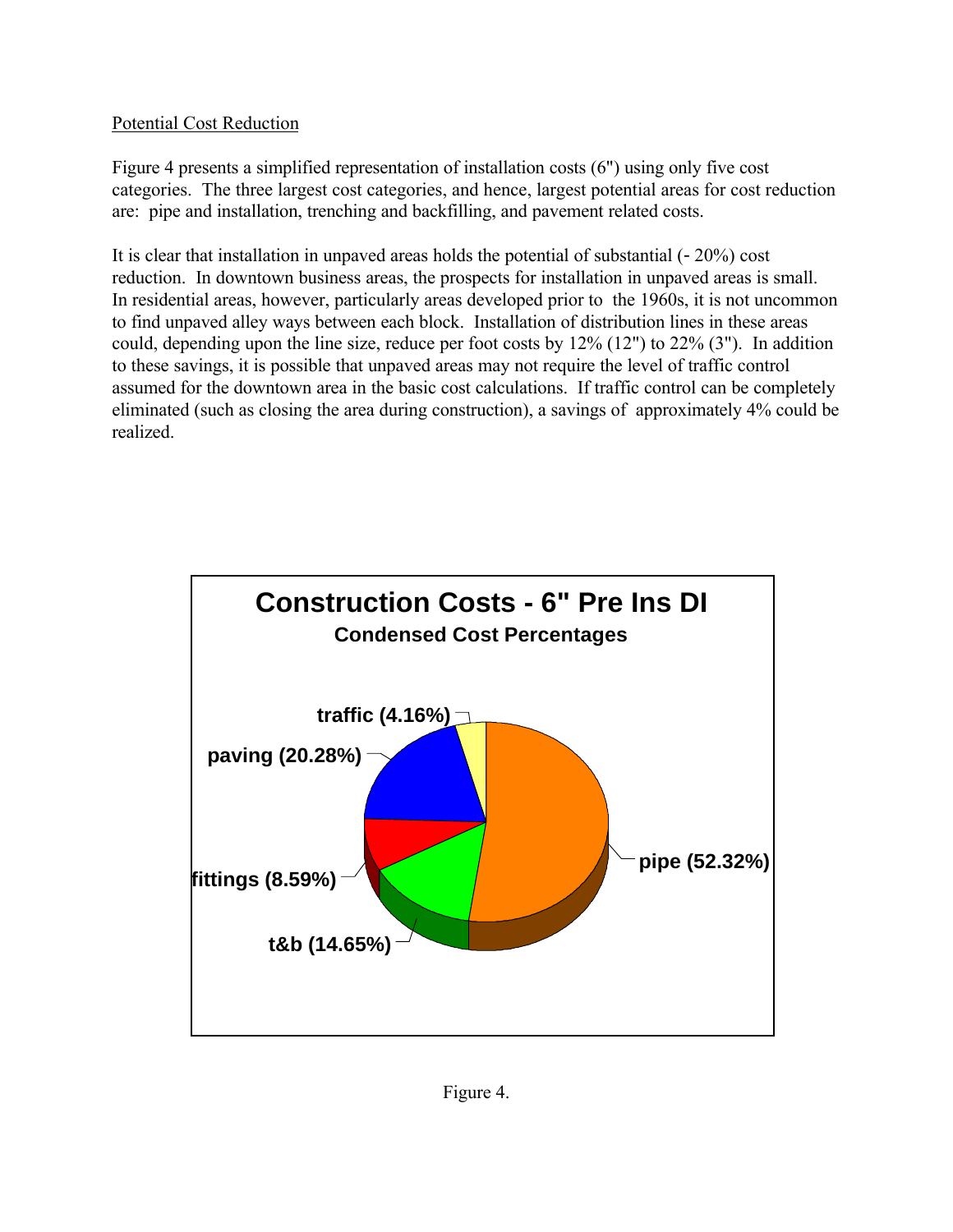In the area of trenching and backfilling, there is a small opportunity for cost reduction if the pipeline corridor is free of existing utilities. The costs shown in Table 1 for trenching and backfilling, incorporate a 50% cost penalty for working around existing utilities. It is unlikely, even in residential areas to find a pipeline corridor completely free of obstruction; however, the potential exists for savings, in the 6" size, of up to 3.5% of per foot costs. The savings ranges from 3.9%  $\omega$  3" pipe size to 3.1% at the 12" size.

The largest portion of the installed cost is related to the piping itself. The costs for pipe material, hauling, and installation amount to approximately 50% of total costs over the range of piping size (3" through 12") considered in this study. As a result, this area should offer the potential for savings.

Previous work (Rafferty, 1990; Rafferty, 1989) has identified preinsulated ductile iron as the lowest cost alternative to the previously used asbestos cement material. As a result, the opportunity to reduce costs through the use of an alternate preinsulated product is unlikely. In some cases, however, it may be possible to reduce costs by using uninsulated piping for distribution. A previous Geo-Heat Center publication (Rafferty, 1989) explored the practical feasibility of this approach and found it to be useful, particularly in larger pipe sizes  $(>4")$ .

Due to corrosion considerations, any uninsulated piping would have to be of non-metallic construction. Uninsulated metallic piping operating at temperatures in the 120°F range can experience excessive exterior corrosion due to exposure to soil moisture. Efforts to deal with this problem using coatings have been unsuccessful (Rafferty, 1990).

Commercially available non-metallic materials suitable for the application include: fiberglass and CPVC piping. Some polybutylene was previously used in one district system; but, this material has very limited availability in the sizes considered in this report. Beyond that, it is unclear whether the material is supported by the manufacturers for continuous duty at tempera-tures in excess of  $160^\circ$ F. Cross-linked polyethylene (PEX) is a product which is suitable for the temperature at pressures employed in district heating. It is a European product and its availability in this country is limited to preinsulated products in the 4" and smaller nominal size range.

Fiberglass material of the epoxy resin type has been widely used in geothermal district heating sytems. The joining system which has been most successful is the adhesive bell and spigot (military specification) arrangement. Mechanical joining systems have encountered at least one major system wide failure and are not considered further here. Low cost fiberglass piping of the unlined type (commonly used in the oil industry) has also performed poorly in geothermal systems.

Table 2 presents cost data on uninsulated epoxy adhesive fiberglass piping compared to preinsulated ductile iron.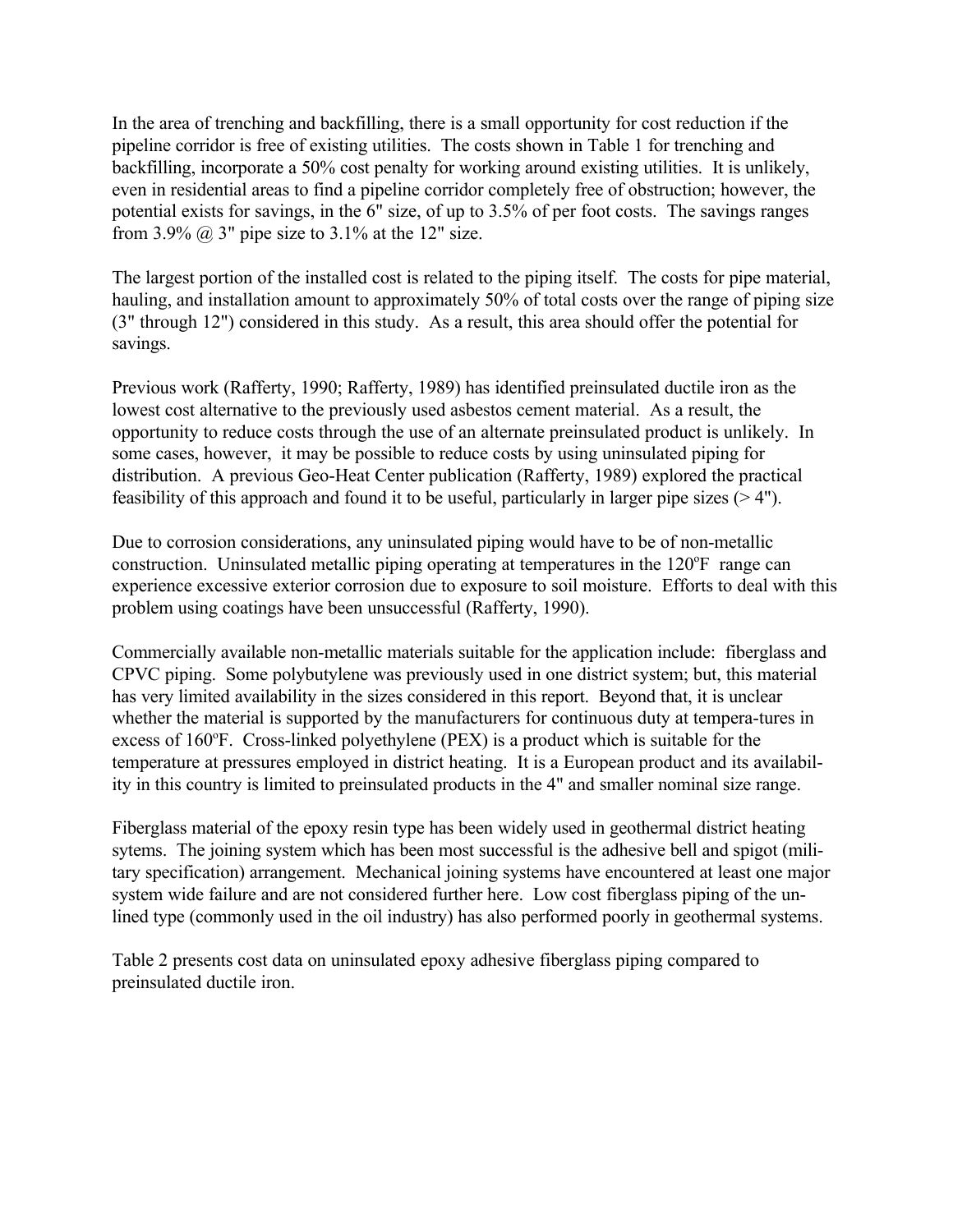|             |          | Labor $&$ |       |              |               |           |
|-------------|----------|-----------|-------|--------------|---------------|-----------|
|             | FG Pipe  | Joining   |       | Preinsulated |               |           |
| <b>Size</b> | Material | Materials | Total | DI           | \$/ft Savings | % Savings |
| 3           | 9.21     | 2.39      | 11.60 | 18.93        | 7.33          | 9.7       |
| 4           | 11.28    | 3.14      | 14.42 | 21.64        | 7.22          | 8.9       |
| 6           | 16.56    | 5.00      | 21.56 | 24.30        | 2.74          | 2.9       |
| 8           | 27.60    | 7.05      | 34.65 | 33.89        | $-0.76$       | $-0.6$    |
| 10          | 40.98    | 9.89      | 50.87 | 42.04        | $-8.83$       | $-5.8$    |
| 12          | 52.61    | 12.17     | 64.78 | 48.71        | $-16.07$      | $-9.2$    |

#### Table 2 Savings - Uninsulated Fiberglass Return Line

Notes: Fiberglass piping as per vendor quote +25% O&P. Labor and material for joining epoxy adhesive type fiberglass, includes savings of \$0.335/ft (3") and \$0.035/ft (4") for elimination of thrust blocks and lower cost fiberglass fittings. Savings percentage indexed to base cost per foot (return line only) in Table 1.

The table assumes the use of only an uninsulated return line. It is also possible to use un-insulated supply; however, the savings of this approach are reduced due to the requirement for installation of temperature-maintenance control valves at strategic points on the system to assure adequate supply temperature to customers. When the control valve costs are deducted from the piping cost savings, the results are marginal to negative.

Table 3 presents some cost information for CPVC substitution. The costs for the uninsulated CPVC material actually exceeds the cost of the preinsulated DI. As a result, this material would not be a candidate for consideration.

| Table 3                                 |  |
|-----------------------------------------|--|
| Savings - Uninsulated CPVC Return Lines |  |

| <b>Size</b> | CPVC Pipe and Labor | Preinsulated DI | Savings \$/ft |
|-------------|---------------------|-----------------|---------------|
|             | 21.01               | 18 93           | - 208         |
|             | 26.04               | 21.64           | $-440$        |
| h           | 44 49               | 24 30           | $-2019$       |

Note: CPVC costs include credit for eliminated thrust blocks, adjustment for fitting costs  $(-0.195 (3'')$ ,  $+ 0.15 (4'')$ ,  $+1.31 (6'')$  \$/ft). CPVC figures from Means Mechanical Cost Data, 1996.

Table 4 presents a summary of distribution system costs on a per foot basis for sizes 3" through 12" assuming the optimistic case where all of the potential cost reductions identified in this section could be implemented. These would include: unpaved area for installation, no existing utilities in the pipe line corridor, uninsulated return lines (3" and 4" sizes) , and no active traffic control requirement.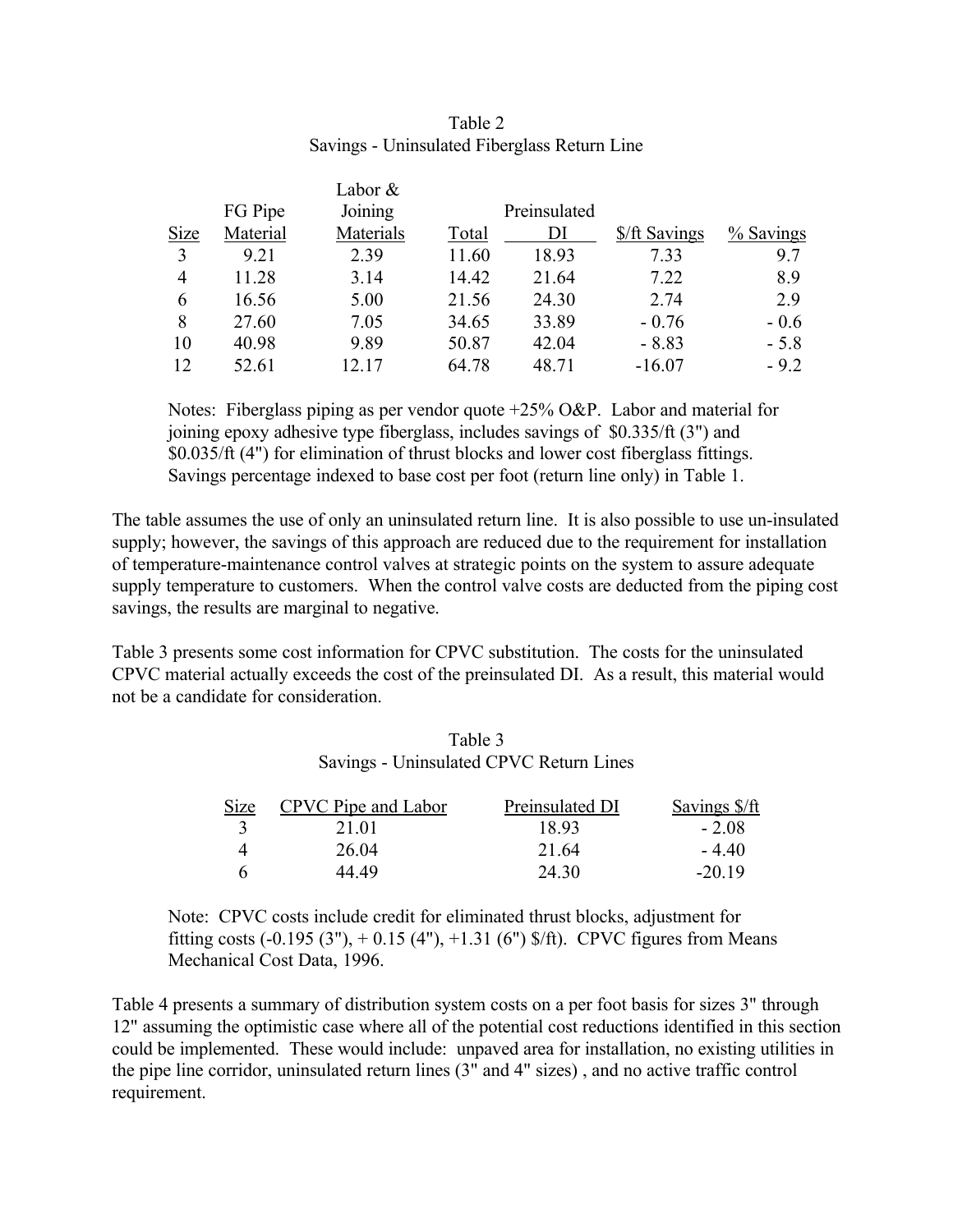|                            | Line Sizes     |                  |                |                  |          |                |
|----------------------------|----------------|------------------|----------------|------------------|----------|----------------|
|                            | 3"             | 4"               | 6"             | 8"               | 10"      | 12"            |
| Cut                        | $\theta$       | 0                | 0              | $\overline{0}$   | 0        | $\theta$       |
| Remove                     | 0              | 0                | 0              | $\theta$         | 0        | $\Omega$       |
| Haul                       | 0.71           | 0.71             | 0.83           | 1.14             | 1.37     | 1.71           |
| <b>Trench and Backfill</b> | 5.89           | 5.89             | 6.67           | 6.67             | 10.87    | 10.87          |
| <b>Bed</b>                 | 2.57           | 2.65             | 3.84           | 3.87             | 3.98     | 4.06           |
| Pipe                       | 22.80          | 26.65            | 34.23          | 45.48            | 57.63    | 64.41          |
| Installation               | 9.06           | 10.44            | 14.38          | 22.31            | 26.45    | 33.00          |
| Fittings                   | 2.60           | 3.15             | 4.17           | 6.02             | 8.60     | 11.15          |
| Valves                     | 1.95           | 1.95             | 2.73           | 4.07             | 6.13     | 9.23           |
| <b>Thrust Blocks</b>       | 0.19           | 0.19             | 1.22           | 2.81             | 4.44     | 6.22           |
| Traffic                    | $\overline{0}$ | $\boldsymbol{0}$ | $\overline{0}$ | $\boldsymbol{0}$ | $\theta$ | $\overline{0}$ |
| Pave                       | 0              | $\theta$         | 0              | 0                | $\theta$ | $\overline{0}$ |
| Total                      | \$45.85        | \$51.63          | \$68.07        | \$92.37          | \$119.47 | \$140.67       |
| <b>Base Case</b>           | 75.36          | 81.20            | 94.51          | 119.46           | 151.51   | 174.06         |
| \$ Savings/ft              | 29.51          | 29.57            | 26.44          | 27.09            | 32.04    | 33.39          |
| % Savings/ft               | 39.2           | 36.4             | 27.9           | 22.7             | 21.1     | 19.2           |

Table 4 Distribution Construction Costs - Incorporates All Reductions

# **Installation Cost Distribution**



Figure 5.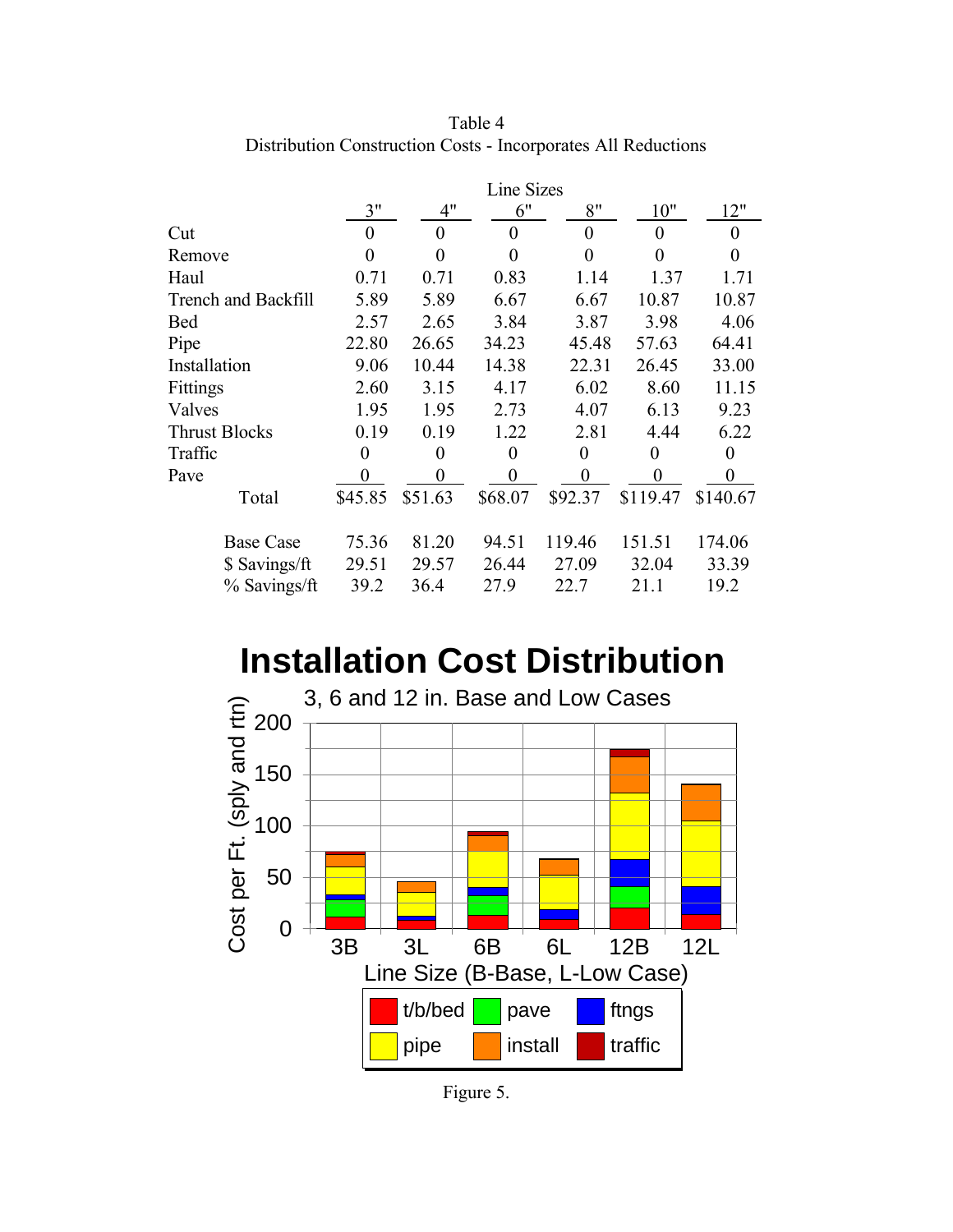Figure 5 presents this information graphically for 3", 6" and 12" lines sizes. This figure com-bines the individual cost areas into six basic groups. It is apparent that the largest savings potential occurs in the smallest piping sizes (3" and 4"), This occurance benefits the residential distribution case since a majority of the distribution systems piping would be in the smaller pipe sizes.

### INDIVIDUAL VS. CENTRAL HEAT EXCHANGER

It is advisable in all geothermal direct use systems to isolate the geothermal fluid from the building heating system it serves. This strategy greatly reduces the extent of geothermal fluid chemistry induced corrosion and scaling in the user's system. In district heating systems, there are two approaches to this isolation:

- Indirect system central heat exchanger facility with a treated water loop serving the customer, and
- Direct system geothermal fluid is delivered directly to the customer and an individual heat exchanger (or exchangers) is located at each user.

Due to the economics of scale in large heat exchangers and pumps, it is reasonable to assume that there will be a point when the cost of a large number of individual heat exchangers will exceed that of larger central equipment. This cross-over point is influenced by the loads served along with water temperature.

There are typically two loads to be served at the residential level: space heating and domestic hot water. In some areas, pools, hot tubs and possibly driveway snow melting may be present. These loads, however, are not present in every customer and tend only to be present in higher income, large lot developments in which load density would be inadequate for practical consideration of district heating. As a result, space and domestic hot water loads are the principal targets in smalland moderate-sized western U.S. towns where geothermal systems would be likely located.

Many approaches are possible to address serving these two loads and the specific choice is influenced by, among other things, available supply water temperature from the district system. It is useful, if possible, to place the two loads in series in order to maximize temperature drop and minimize flow requirements.

Domestic hot water heating generally involves a heat exchanger, circulating pump, storage tank and controls as the major components. Figure 6 presents a common arrangement. The domestic hot water is isolated from the district water with a heat exchanger. Domestic cold water, depending upon the flow, enters the system through the heat exchanger or partially through the heat exchanger, and partially through the storage tank. The circulating pump responds to the thermostat on the tank to provide reheat of storage as necessary. The pump and the control valve on the heating water are interlocked to operate together. The domestic hot water circuit may be placed in series with (either up or down stream depending upon the application) the space heating load.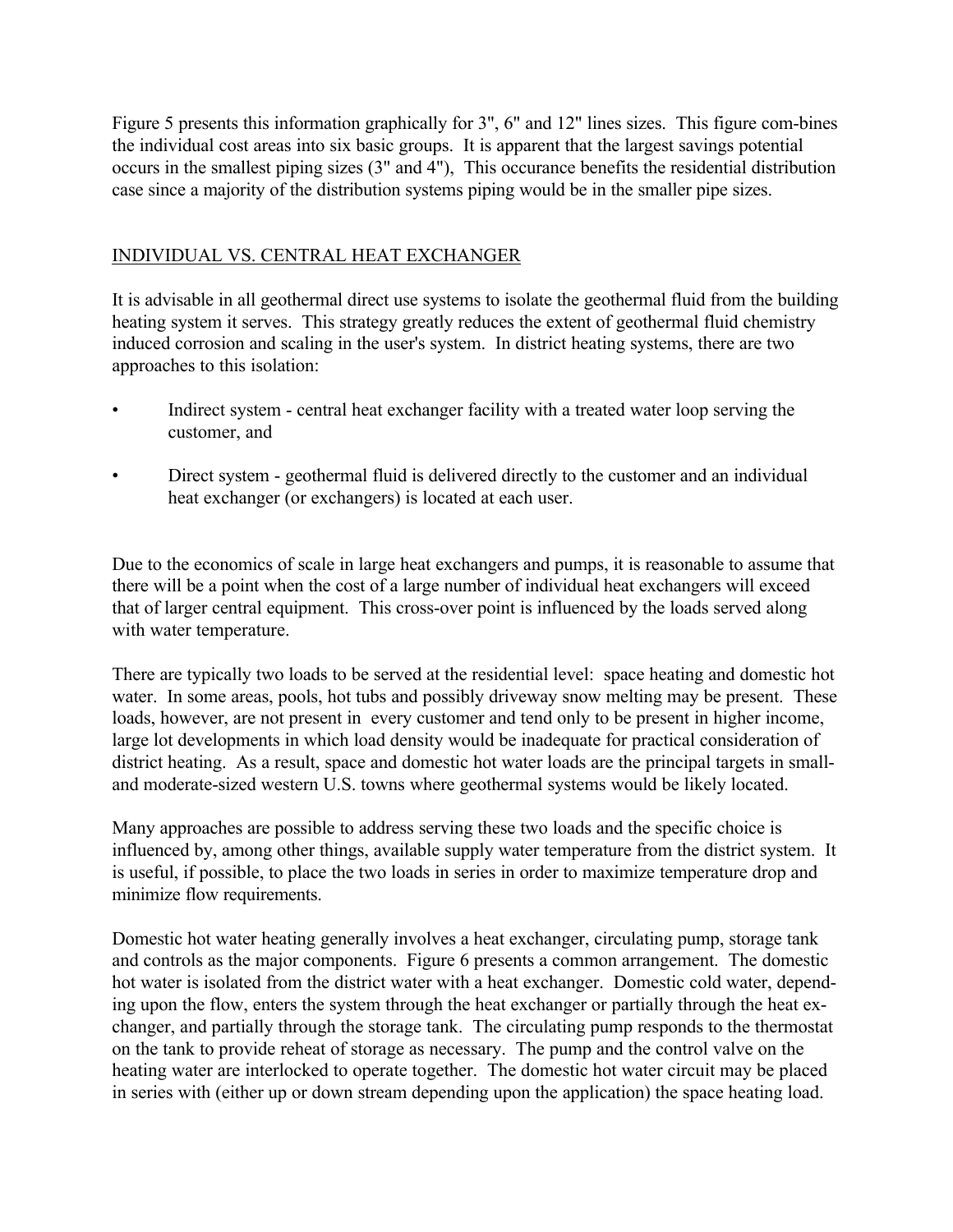

Figure 6.

Space heating in residences is rarely accomplished with hot water heating in the western states. Most homes use some form of forced-air system (heat pump, propane, gas or electric furnace or electric baseboards units). As a result, in order to heat the residence with a hot water source, a system similar to Figure 7 is required.



Figure 7.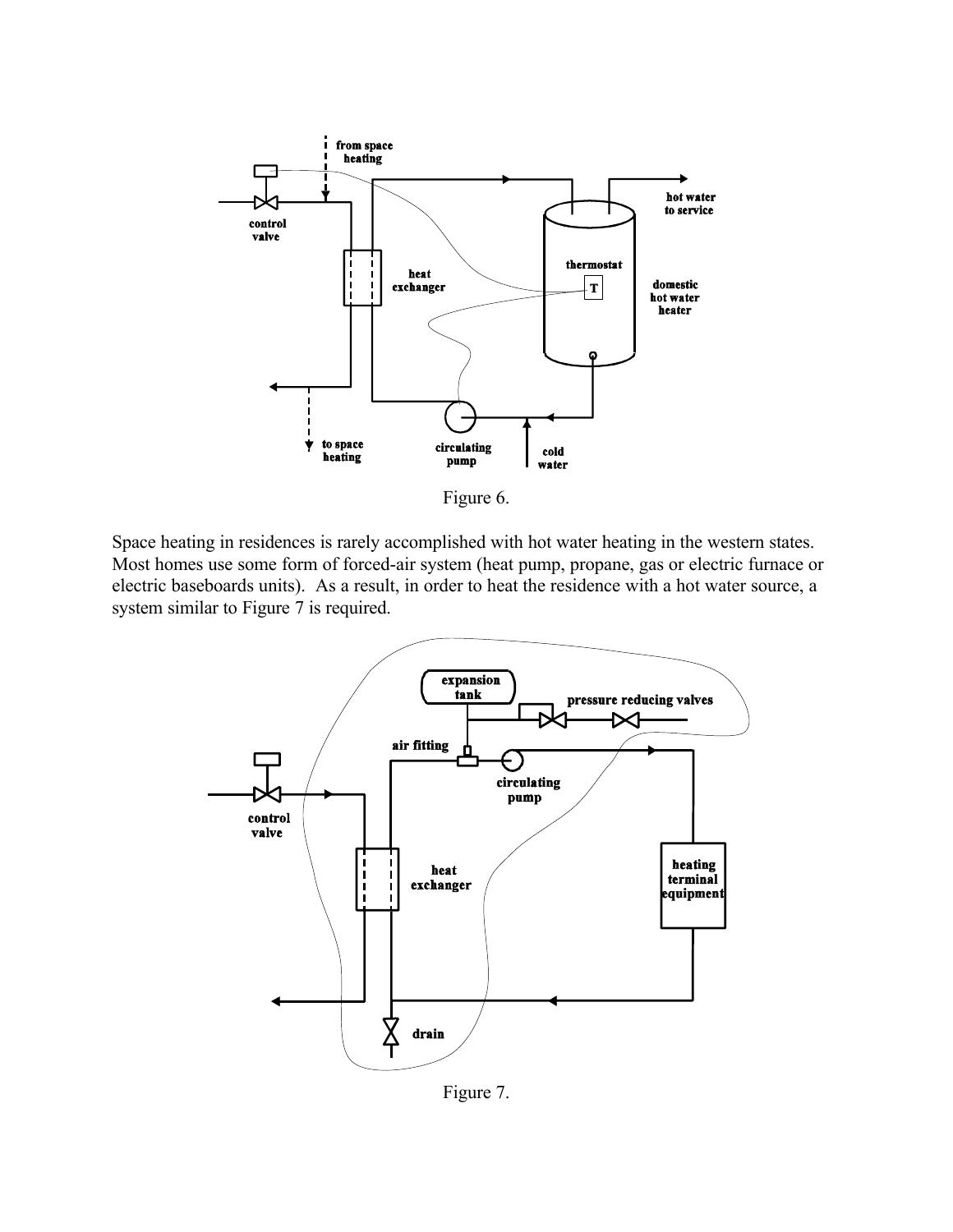Heat is transferred from the district system fluid, through the heat exchanger to the building loop. On the building side, a circulating pump provides flow to the terminal unit (or units) after which it is returned to the heat exchanger for reheating. To maintain pressurization, an expansion tank and domestic water pressure reducing valve are included on the loop. A room thermostat controls the circulating pump and heating water control valve on a call for heat.

The space heating equipment required can be reduced substantially if an indirect district system is employed. In this approach, the heat exchanger, expansion tank, pressure reducing valve, city water cross connection and circulating pump along with their associated fittings can be eliminated. For a typical home with a heating system designed for a load of 75,000, Table 5 summarizes the costs of the components which could be eliminated in an indirect system.

| Table 5                                                     |
|-------------------------------------------------------------|
| Residential Heat System Components Eliminated with Indirect |
| District System Design                                      |

| Item                                        |             | Cost      |
|---------------------------------------------|-------------|-----------|
| Brazed-plate heat exchanger                 |             | \$<br>265 |
| Circulating pump 4 gpm $\omega$ 25' 1/20 hp |             | 282       |
| Pump electrical                             |             | 40        |
| Drain $(1/2"$ boiler)                       |             | 30        |
| 2 Valves, 1" gate                           |             | 60        |
| Expansion tank, 2 gal.                      |             | 87        |
| Air fitting 1"                              |             | 55        |
| Pressure reducing valve 1/2"                |             | 84        |
| Gate valve 1/2"                             |             | 30        |
| Water line $25'$ 1/2" copper                |             | 114       |
|                                             | Subtotal    | \$1,047   |
|                                             | Contingency | 209       |
|                                             | Total       | \$1,256   |

In order to eliminate these items, a central heat exchanger plant would be required to provide the same function (isolation of the building system from the geothermal fluid). The central plant would contain the same type of equipment (circulating pumps, heat exchangers, expansion tanks, controls and pressurization equipment), but on a larger, more economical scale. Table 6 presents a summary of the cost associated with central plants of 5,000,000; 10,000,000 and 20,000,000 Btu/hr capacity.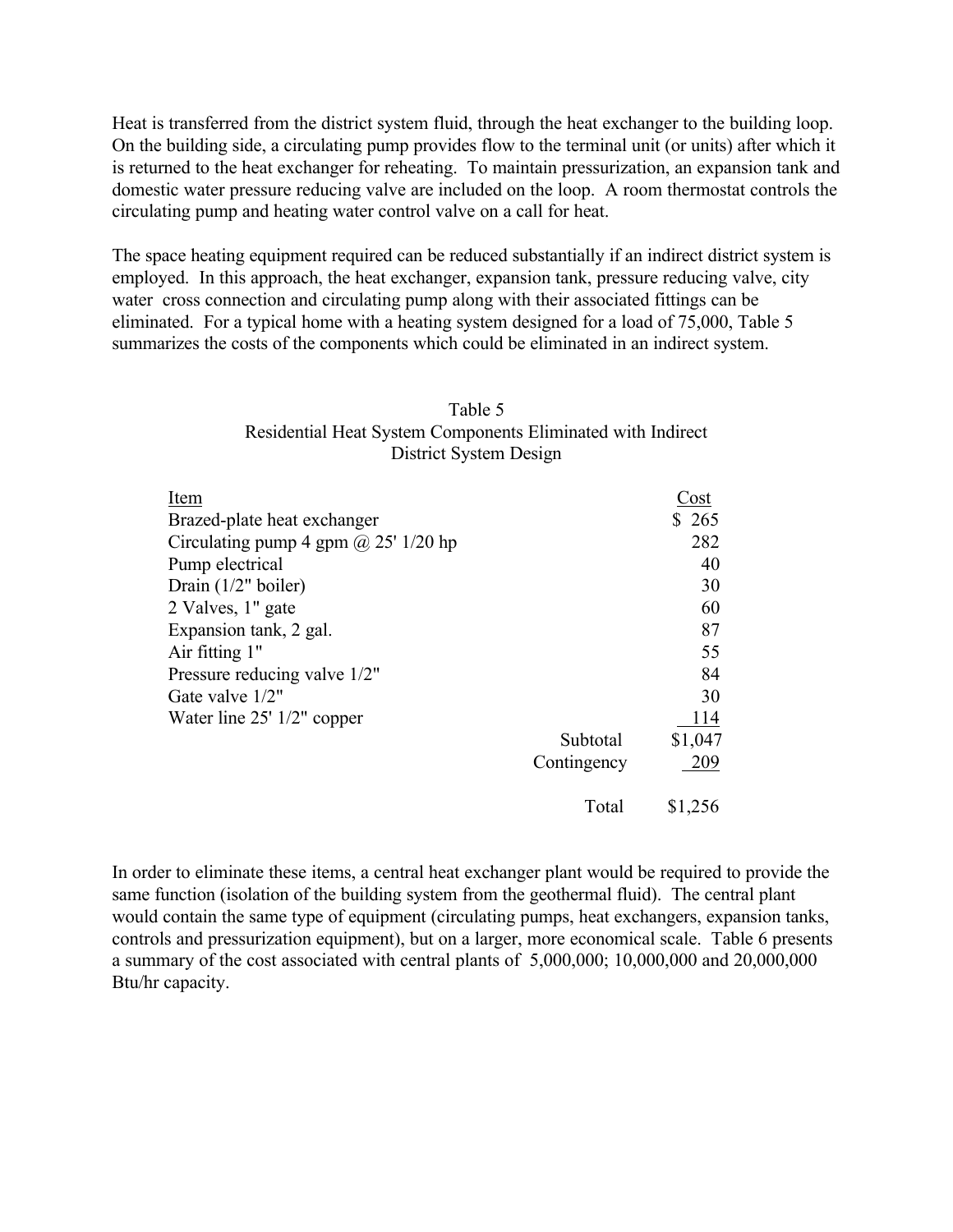| Table 6                               |
|---------------------------------------|
| Central Plant Costs - Indirect System |

|                      | 5,000,000 Btu/hr | 10,000,000 Btu/hr | 20,000,000 Btu/hr |
|----------------------|------------------|-------------------|-------------------|
| Heat exchangers (2)  | \$11,000         | \$22,000          | \$33,500          |
| Instrumentation $\&$ |                  |                   |                   |
| Controls             | 8,000            | 8,100             | 8,300             |
| Piping               | 6,700            | 8,700             | 15,500            |
| Pumps $(2)$          | 3,800            | 6,300             | 6,800             |
| <b>Building</b>      | 24,000           | 32,000            | 32,000            |
| Subtotal             | 53,100           | 77,100            | 96,100            |
| 20% Contingency      | 10,600           | 15,400            | 19,300            |
| Total                | \$63,700         | \$82,500          | \$115,300         |

The figures in Table 6 assume the use of two 100% heat exchangers and two 100% circulating pumps along with the necessary controls and piping housed in a steel building.

Figure 8 compares the cost of the individual customer heat exchanger to the cost of the central plant. The plot is based on the assumption of a 75,000 Btu/hr load at each customer. It is apparent that a lower cost results for the use of a central plant under all conditions of 5,000,000 Btu/hr system capacity and above. This would correspond to a customer count of approximately 66 homes. Extrapolating these curves slightly suggests that the break-even point would occur at approximately 3,000,000 Btu/hr system capacity or about 40 homes at 75,000 Btu/hr each.



Figure 8.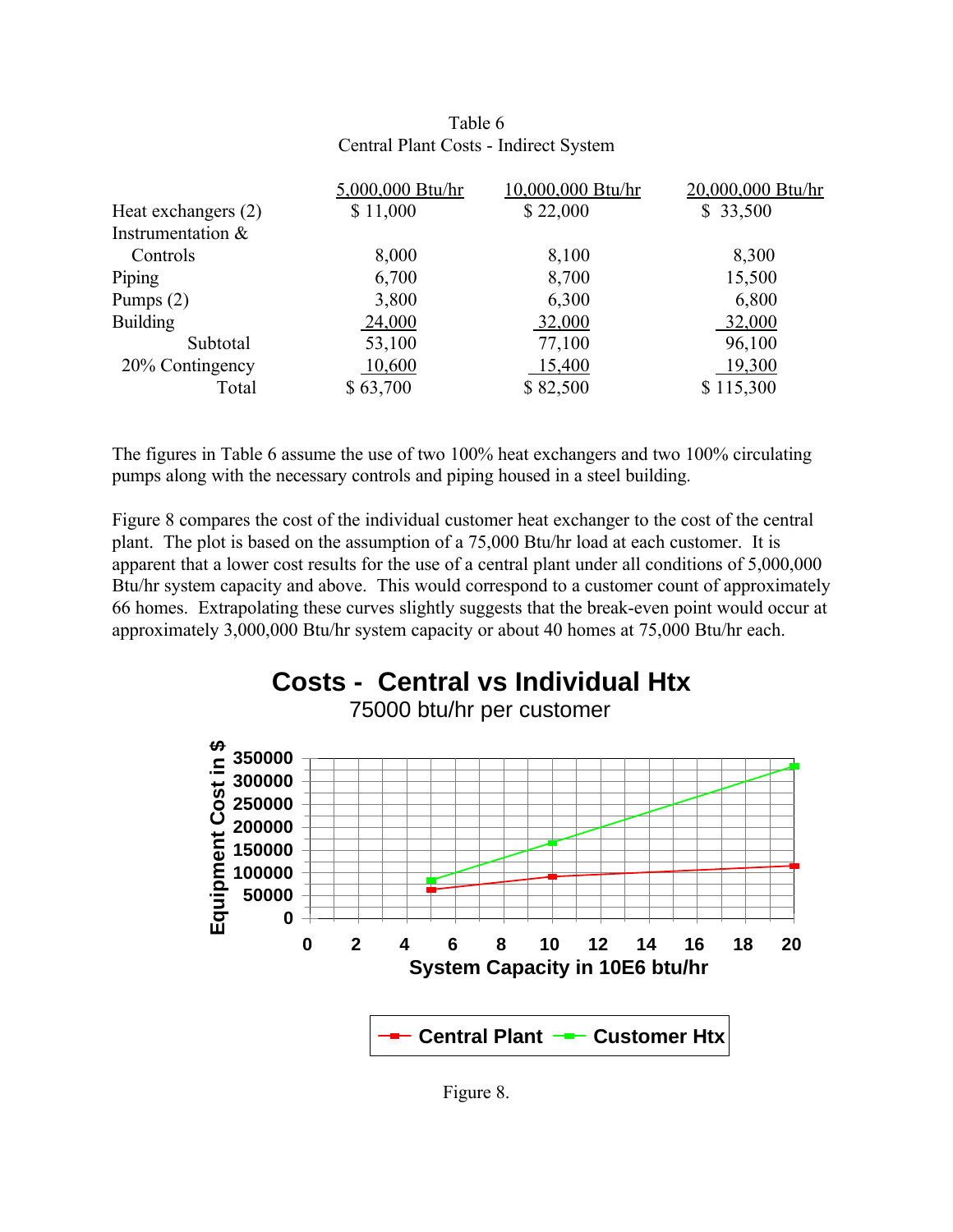

Figure 9.

There is a possible exception to the central plant vs. customer heat exchanger discussion above. For systems which distribute higher temperature (above about  $150^{\circ}$ F) water, the domestic hot water and space heating system can be combined. Figure 9 presents a simplified flow scheme for this arrangement. Under this approach, a single heat exchanger provides the heat for both the space heating and domestic hot water. The storage tank provides both potable hot water and a reservoir from which the space heating supply water is drawn. In order to accommodate this arrangement, the space heating loop must be plumbed to potable water standards (copper piping, bronze fitted pump, lead-free solder, etc.) and a somewhat larger storage tank is generally used. A space heating circulating pump and expansion tank are also required. As a result, the savings to be achieved through the use of an indirect distribution system are less for this design than for the two heat exchanger designs described above. To date, no geothermal district heating system in the U.S. has employed a combined space and domestic hot water heating system. In the nondistrict heating arena, the natural gas industry is promoting a gas-fired version of this design. If a combined space and domestic hot water customer design is possible (regulatory approval and available supply water temperatures  $> 150^\circ F$ ), an open-type distribution system would result in lower system development costs.

#### CUSTOMER BRANCH LINES

One of the major cost items for small customers of a district heating system is branch lines. These lines connect the customer building with a curb valve box (and ultimately the distribution lines in the street).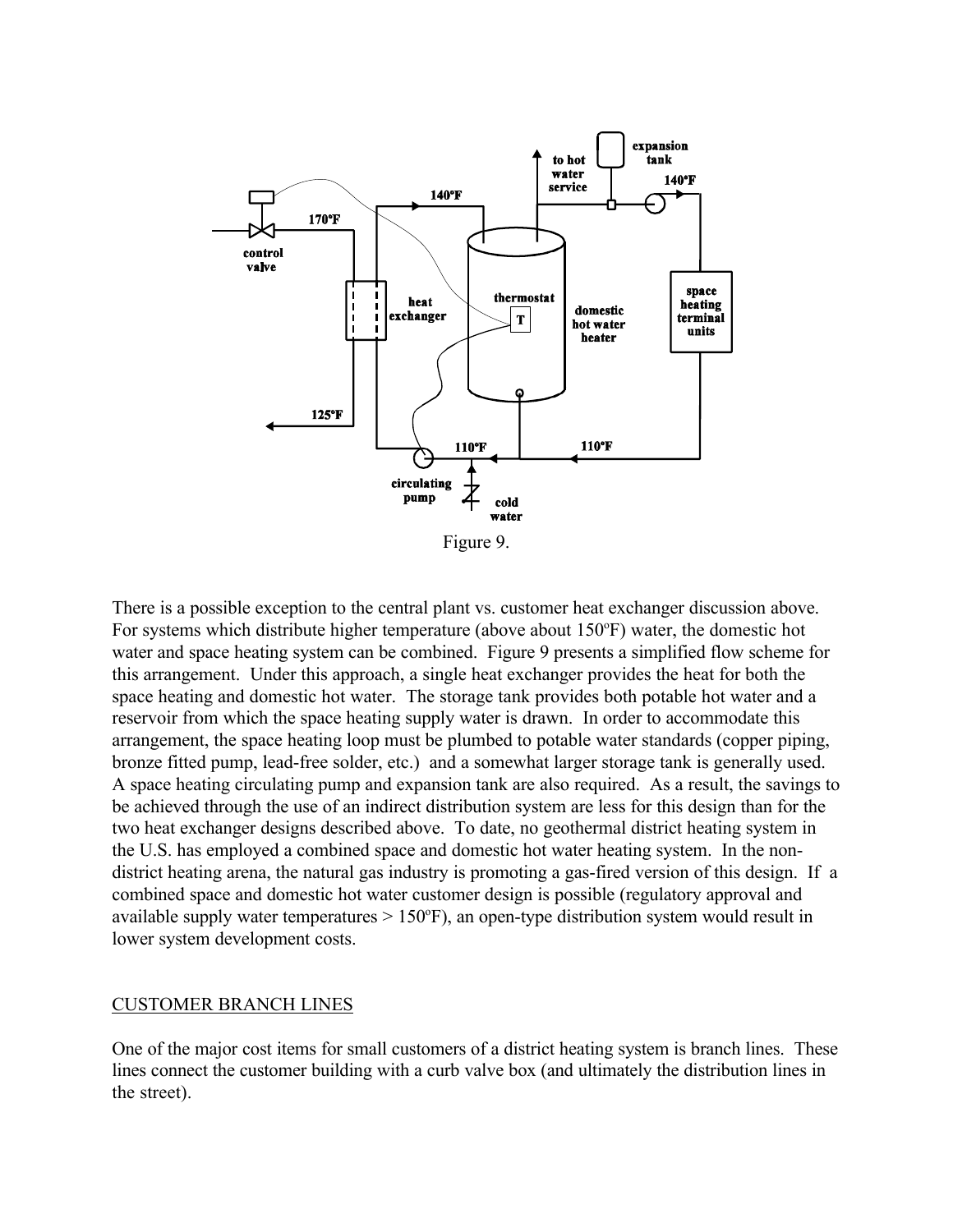In a single-family setting, these lines are likely to be a minimum of 60 feet in length  $(5,000 \text{ ft}^2 \text{ lot})$ with the home placed in center of lot) and due to their size (typically  $3/4$ " to 1  $1/2$ ": nominal diameter) varying flow and potential damage to overlying vegetation, insulation is unavoidable.

Assuming a central plant design for the distribution system (treated water to customers), there are three realistic choices for the piping material: preinsulated copper, field insulated copper and preinsulated flexible polyethylene (cross-linked polyethylene or "PEX").

The attractiveness of the preinsulated products lies in the elimination of the field labor otherwise necessary to install the insulation. The flexible material offers an added attractiveness of reduced fitting labor if it is necessary to route the branch piping around obstacles.

Table 7 provides a summary of the costs for the three materials.

|                          | <b>Field Insulated</b><br>Copper (Type K) | Preinsulated<br>Type K) | Preinsulated<br>Flexible PEX |
|--------------------------|-------------------------------------------|-------------------------|------------------------------|
| Trench                   | 1.30                                      | 1.30                    | 1.30                         |
| <b>Backfill</b>          | 2.32                                      | 2.32                    | 2.32                         |
| Material (pipe)          | 5.37                                      | 16.04                   | 16.85                        |
| Insulation (incl. labor) | 1.38                                      |                         | $- -$                        |
| Fittings                 |                                           | --                      | 3.45                         |
| Installation             | 9.04                                      | 3.35                    | 2.04                         |
| Subtotal                 | 19.41                                     | 23.01                   | 25.96                        |
| 20% contingency          | 3.88                                      | 4.60                    | 5.19                         |
| Total                    | 23.29                                     | 27.61                   | 31.15                        |

# Table 7 Cost Summary Branch Lines - 1"

It is apparent that the field insulated copper enjoys a cost advantage over the remaining materials, particularly preinsulated PEX. The above costs were calculated assuming the use of prevailing wage (union) rates). If non-union labor is employed, the cost difference between the field insulated material and the other products would increase due to its larger labor component.

The flexible piping material only price is attractive when compared to the preinsulated copper. It's associated fittings, however, tend to erode it's competitiveness. Because the carrier pipe is polyethylene, special fittings are required to transition to standard copper or steel. In addition, end caps are required to protect the insulation. When the cost of these items is included, the overall cost exceeds that of the preinsulated copper.

Based on the use of the field-insulated copper branch piping, and a distance of 60 ft from the curb box to the house wall, a figure of approximately \$1400 per house results.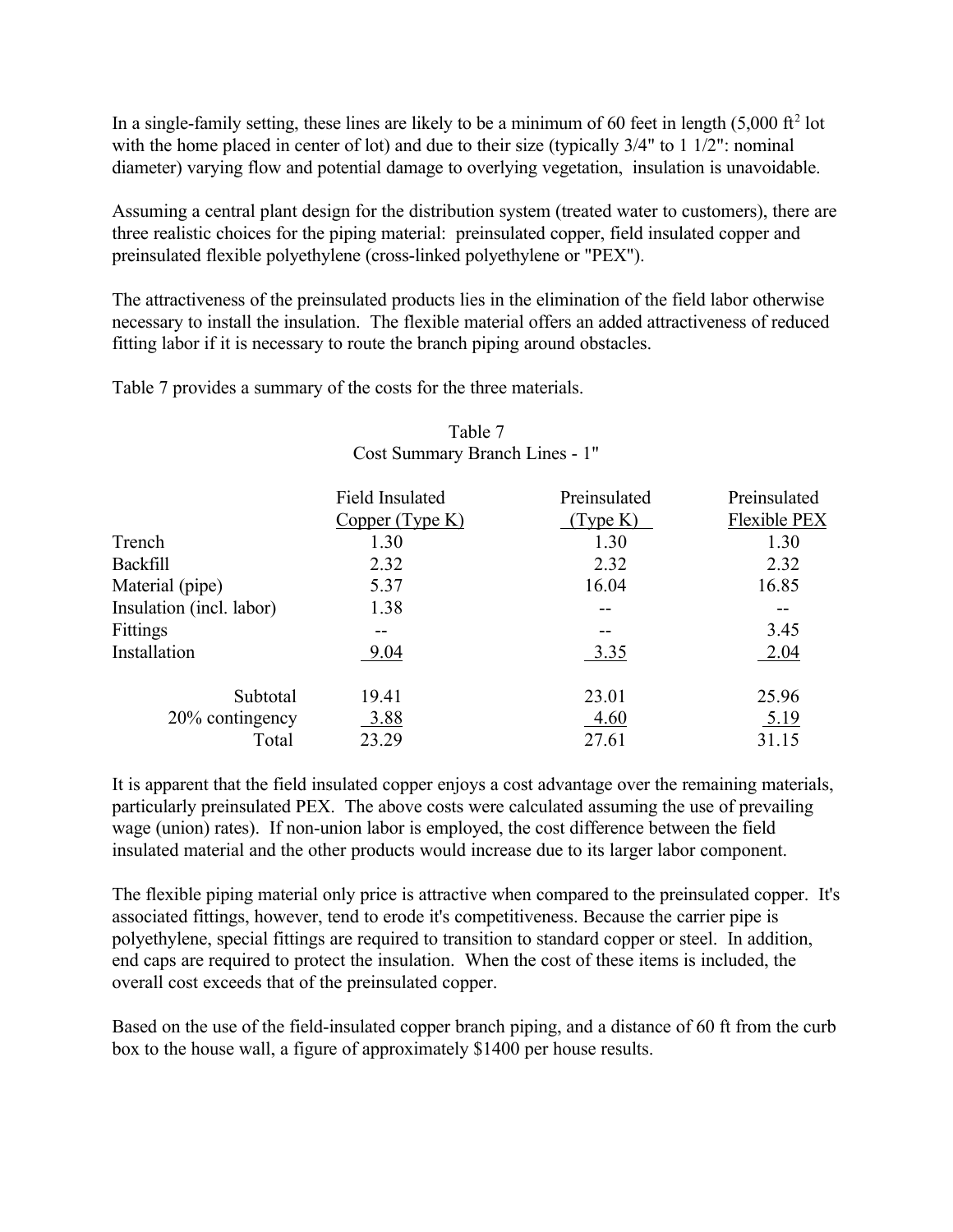## DISTRIBUTION COST VS. REVENUE POTENTIAL

Heat load density has been a primary index by which district heating feasibility has been measured in the past. This value is calculated by dividing the total heat energy consumed by some convenient area unit (acre,  $ft^2$ , etc.). The magnitude of the heat load density (Btu/acre for example) is then used to determine the feasibility of district heating service in a particular area. Specific heat load density values have been developed in the past which are considered to be attractive for system development. In many areas, however, this value may not be appropriate for use in evaluating geothermal district heating due to its unique economics. This is particularly true with regard to the unique application of existing single-family residential areas.

The theory of heat load density as a basis for district heating feasibility is a valid one in so far as it can be used to directly translate into potential district revenue. Revenue potential is evaluated by simply multiplying the load density by the cost of the conventional fuel which would otherwise be used to meet the load along with an adjustment for the expected customer penetration rate. In Europe where the practice was developed and to a large extent in downtown city systems here in the U.S., this is a relatively straightforward process. The heating system and conventional fuels used by potential customers are fairly uniform.

In residential areas, there can be wide variations in the type of heating system used. This results in similar variations in the cost of conventional heat. From electric and propane heat on the high cost end, to wood and natural gas at the low end, there may be a variation in heating cost of 4 or 5:1. As a result, it is critical in residential evaluations to consider both the heat load density and the cost of competing heating methods to arrive at potential revenue for a given area.

In order to evaluate the overall economics of district heating in moderate density residential areas, a specific section of Klamath Falls, known as the Mills Addition, provides a convenient example. This area is characterized by relatively small lot sizes  $(\sim 5000 \text{ ft}^2)$  and includes unpaved alleyways between each block which could potentially be used for piping installation. This area is representative of similar single-family residential subdivisions in small-to-moderate sized western U.S. cities. Figure 10 shows a section of this area. A distribution system layout appears in Figure 11. This layout would accommodate 256 homes.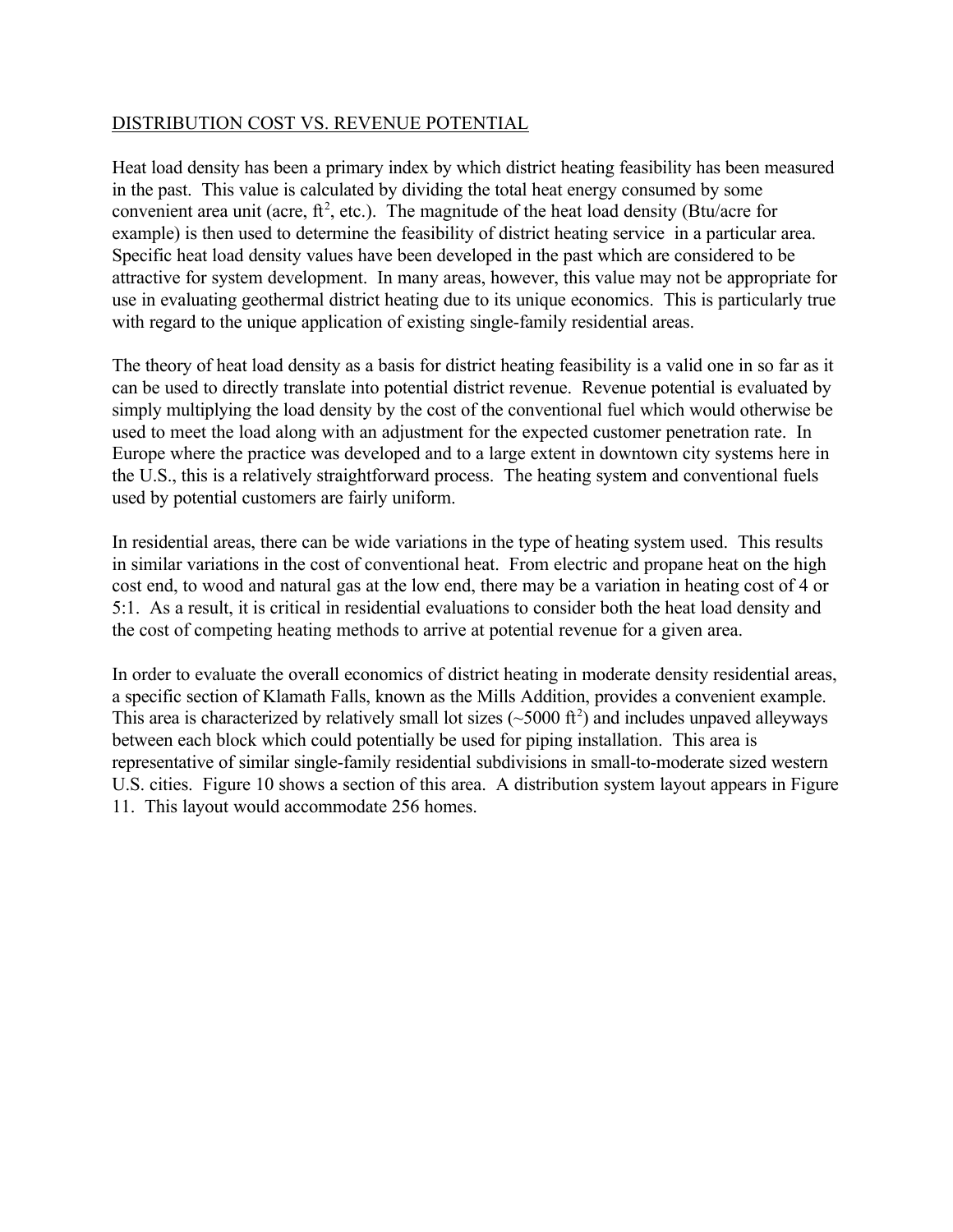

Figure 10.



Figure 11.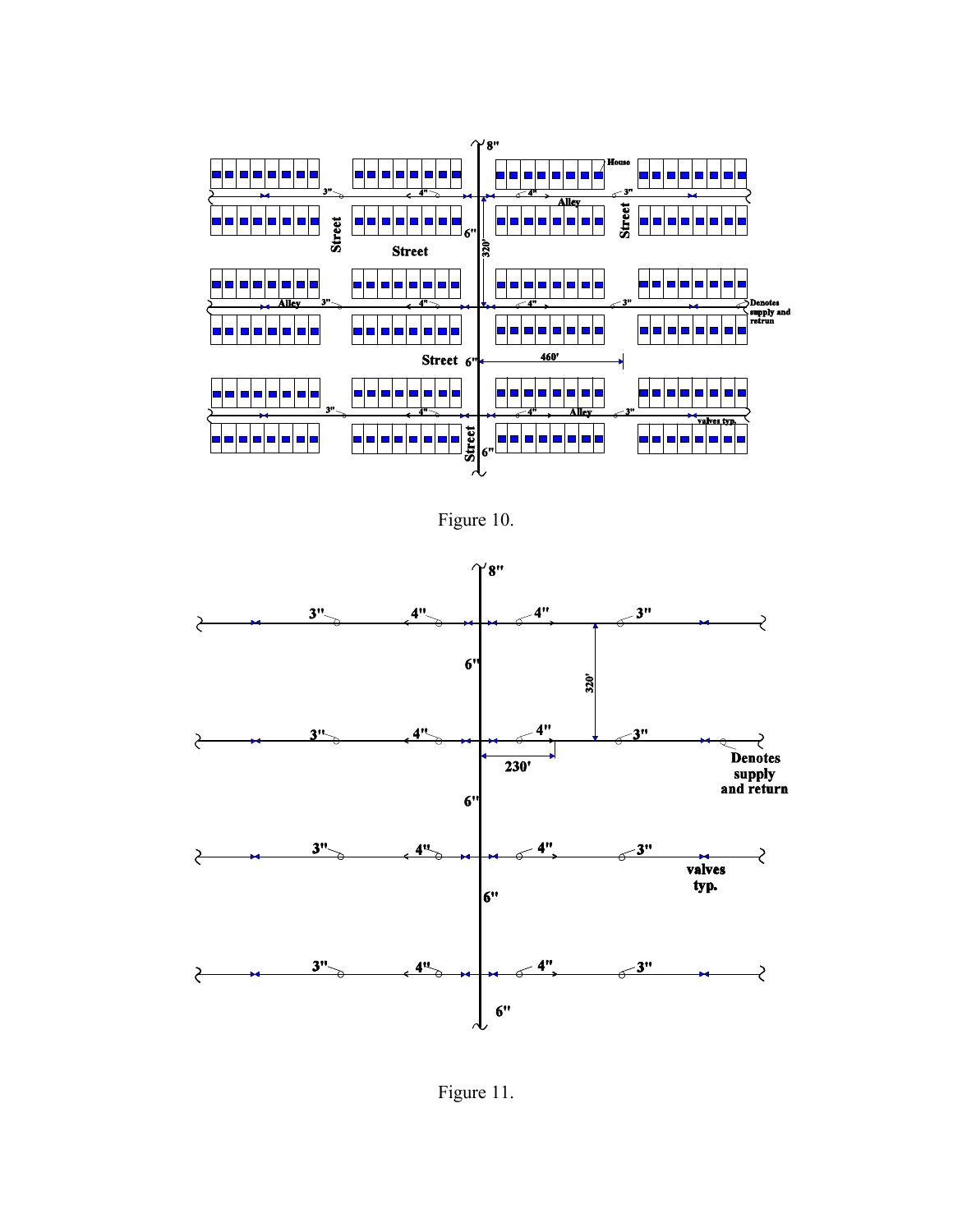Table 8 presents a cost breakdown for the distribution system. This table assumes installation under the existing paved streets and uses the base-case cost values from Table 1. Table 9 presents a similar cost calculation using

|            |        | Base Case Capital Cost - Millis Addition Distribution |           |
|------------|--------|-------------------------------------------------------|-----------|
|            | Length | Unit Cost                                             | Total     |
| Size<br>3" | 5,520' | \$75.36                                               | \$415,987 |
| 4"         | 1,840' | 81.20                                                 | 149,408   |
| 6"         | 960'   | 94.51                                                 | 90,730    |
| 8"         | 160'   | 119.46                                                | 19,114    |
|            |        |                                                       | 675,239   |
|            |        | Branch lines (street to                               | 128,000   |
|            |        | curb box)                                             |           |
|            |        | Total                                                 | \$803,239 |

#### Table 8 Base Case Capital Cost - Mills Addition Distribution

| Table 9                                             |
|-----------------------------------------------------|
| Low Case Distribution Capital Cost - Mills Addition |

| <u>Size</u> | <u>Length</u> | Unit $Cost(1)$          | Totals    |
|-------------|---------------|-------------------------|-----------|
| 3"          | 5,520'        | \$45.85                 | \$253,092 |
| 4"          | 1,840'        | 51.63                   | 94,999    |
| 6"          | 960           | 67.46                   | 64,762    |
| 8"          | 160           | 90.96                   | 14,554    |
|             |               |                         | 427,407   |
|             |               | Branch lines (street to | 128,000   |
|             |               | $curb$ box)             |           |
|             |               | Total                   | \$555,407 |

(1) Assumes unpaved area, no existing utilities, uninsulated return line (3" and 4"only), no traffic control requirements.

Using the above values to bracket the distribution system costs, and adding central plant and resource development costs permits a calculation of the total system cost for this residential area.

The example area contains 256 homes which average  $1100 \text{ ft}^2$  in size. Using a value of 40 Btu/hr per ft<sup>2</sup> (uninsulated walls, single glass, R-19 attic insulation, 1 air change per hour (ACH) and allowing 30,000 Btu/hr for domestic hot water heating, results in a value of 74,000 Btu/hr per home. Using a 70% load diversity factor, the required plant capacity for 256 homes would amount to 13.3 x  $10^6$  Btu/hr. From Figure 8, the plant cost for this capacity would be approximately \$225,000.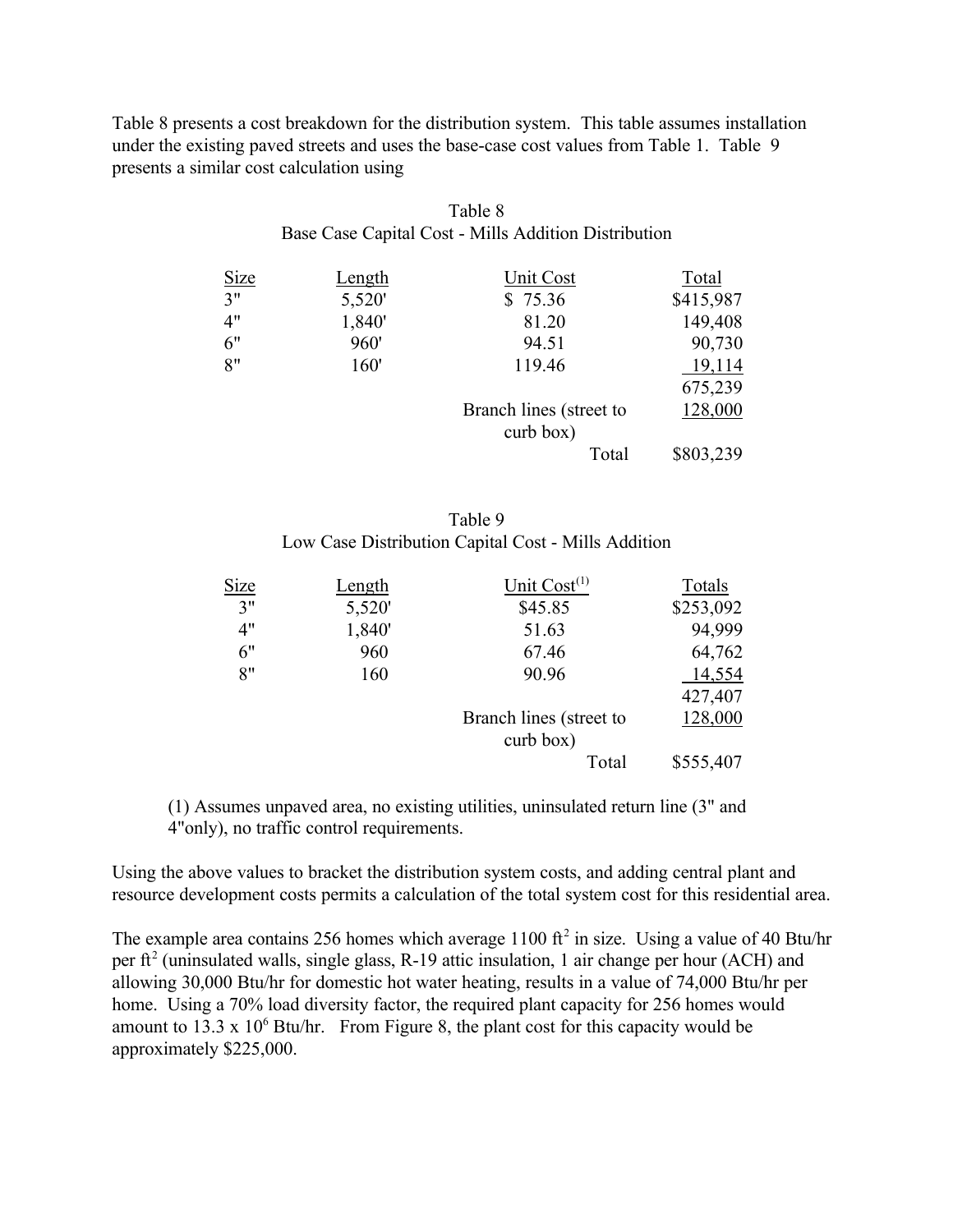Resource development costs can vary widely. To evaluate these costs a spreadsheet previously developed by the Geo-Heat Center (Rafferty, 1995) can be used to evaluate several alternatives. Average values for currently operating district heating systems can be characterized as follows.

| Table 10                                                         |
|------------------------------------------------------------------|
| <b>Average Geothermal Resource Values - Existing GDH Systems</b> |

| 1500'          |
|----------------|
| $170$ °F       |
| $40^{\circ}$ F |
| No             |
| Yes            |
| 2              |
|                |
| 200            |
|                |

Using the above mentioned spreadsheet, a capital cost for a system meeting the above parameters amounts to \$406,000. Table 11 presents some alternative cases based on realistic variations in the parameters shown in Table 10.

| Variations in Geothermal Resource Development Costs |           |         |         |         |         |          |         |
|-----------------------------------------------------|-----------|---------|---------|---------|---------|----------|---------|
| Well depth (ft)                                     | 1500      | 1000    | 1000    | 2000    | 2000    | 500      | 500     |
| Water temperature $(°F)$                            | 170       | 170     | 170     | 170     | 170     | 170      | 170     |
| $\Delta T$ (°F)                                     | 40        | 50      | 40      | 50      | 40      | 50       | 40      |
| Injection                                           | Y         | N       | Y       | N       | Y       | N        | Y       |
| Pumping required                                    |           | Y       | Y       | Y       | Y       | Y        | Y       |
| No. production wells                                |           |         |         |         | 2       |          | 2       |
| No. injection wells                                 |           | 0       |         |         |         | $\Omega$ |         |
| Static level (ft)                                   | 200       | 200     | 200     | 300     | 300     | 100      | 100     |
| Cost(S)                                             | \$406,000 | 230,000 | 390,000 | 330,000 | 540,000 | 140,000  | 310,000 |

Table 11

It is apparent that there is wide variation in the potential cost of resource development. These variations are influenced primarily by well depth requirements, number of production wells and whether or not injection is employed. The range of values in Table 11 covers over 80% of all currently operating geothermal district heating systems.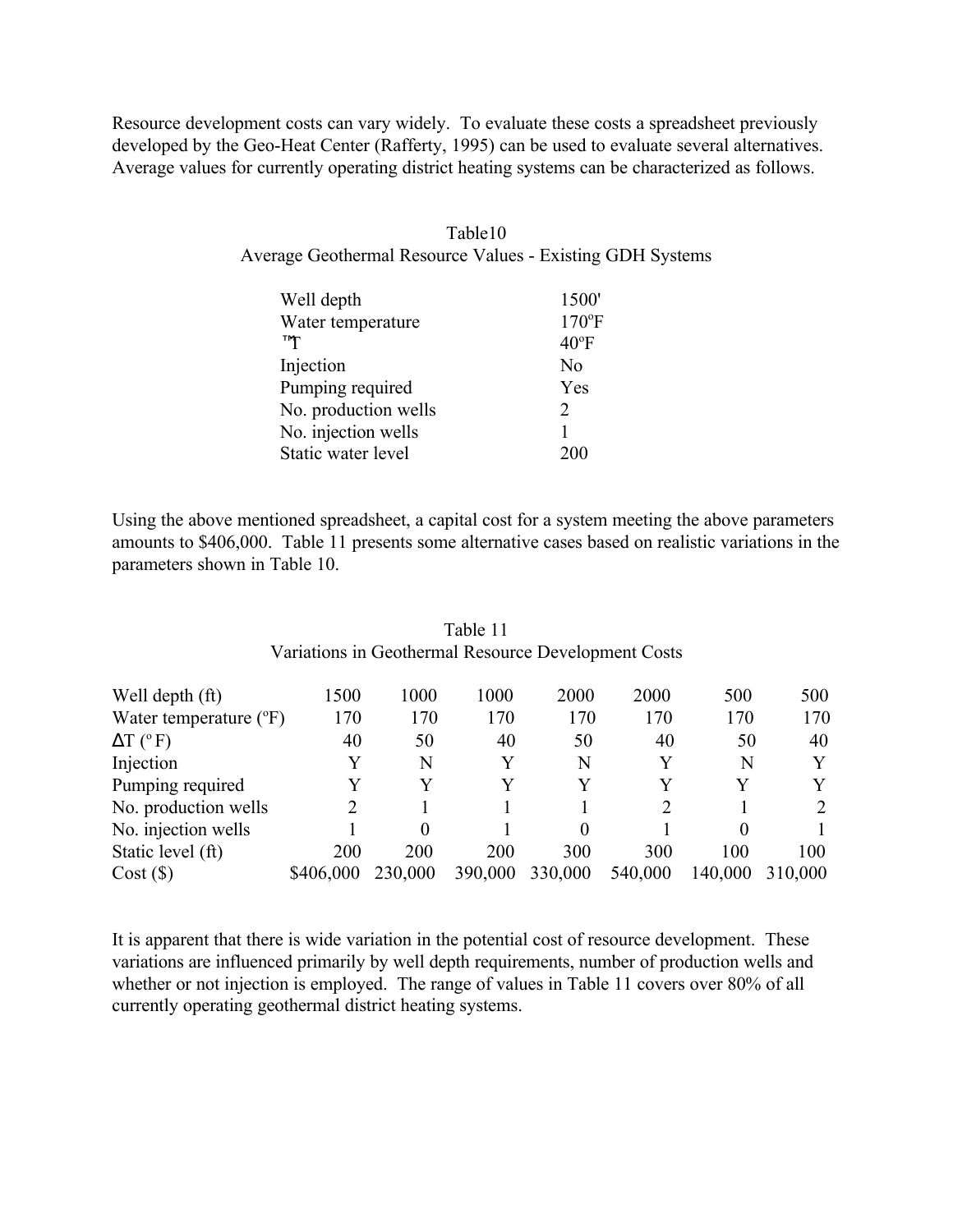Table 12 summarizes the range of costs for the three major portions of the district system. The low case assumes minimum resource development costs and distribution system installation costs. The high case incorporates the maximum value (used in this report) for resource development and distribution.

| Table 12                                     |
|----------------------------------------------|
| Expected Cost Range for 256 Homes GDH System |

|               | Low       | High        |
|---------------|-----------|-------------|
| Resource      | \$140,000 | 540,000     |
| Central plant | 225,000   | 225,000     |
| Distribution  | 555,000   | 803,000     |
| Total         | \$920,000 | \$1,568,000 |

Given the range in potential capital costs to implement the system, it is possible to calculate the required revenue to support the financing of this cost. At prevailing interest rates (8%), the revenue required to cover the debt service only would amount to between \$86,800 and \$148,000. Assuming 75% subscribership, the necessary revenue per home would amount to a range of \$452 to \$771 (the low and high cases respectively).

In order to evaluate the feasibility of district heating, it is necessary to determine the current conventional heating costs in the service area. Previous work by the Geo-Heat Center (Rafferty, 1992) has identified an energy consumption for all gas homes in this area of approximately 0.80 therms per square foot for space and domestic hot water heating. Table 13 presents the current cost data for meeting the same loads based on the use of different fuels and fuel combinations.

Based on the required revenues for debt service resulting from the capital costs for system development, it appears that the best prospects would be in areas other than those served by natural gas. Although the required revenue is (at the low end) less than all conventional heating costs with the exception of the 50% wood/50% gas case, the margin left to cover system operating costs and homeowner savings for the natural gas cases, would not be sufficient to result in a feasible scenario.

The fuel oil, propane and electric heating cases, even with 50% wood substitution, result in conventional heating costs in the \$700 to \$1000 per year range. This range, assuming low- to moderate-system development costs would be sufficient to cover debt service requirements. The costs for remaining system development and operating costs along with customer retrofit costs would determine overall feasibility.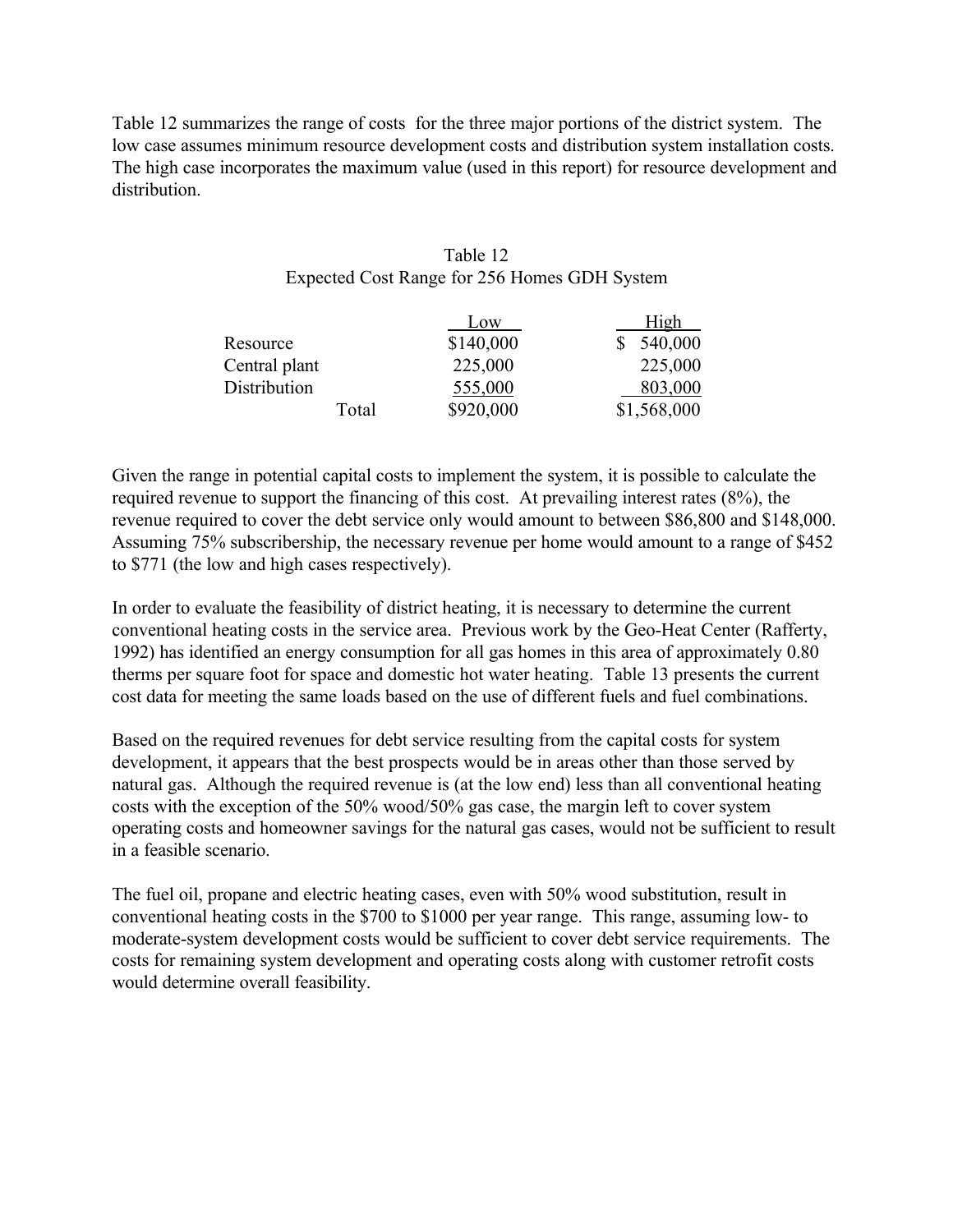| Fuel                                     | \$/vr |
|------------------------------------------|-------|
| All gas                                  | 484   |
| Gas with electric hot water              | 638   |
| $50\%$ gas/50% wood/gas hot water        | 439   |
| Fuel oil with electric hot water         | 716   |
| 50% fuel oil/50% wood/electric hot water | 632   |
| All propane                              | 977   |
| 50% propane/50 wood/electric hot water   | 763   |
| All electric                             | 1,053 |
| 50% electric/50% wood/electric hot water | 801   |

#### Table 13 Annual Conventional Heating Costs

Notes:

Fuel oil @ \$0.95/gal Natural gas  $\omega$  \$0.55/therm Propane  $\omega$  \$1.00/gal Electricity @ \$0.06/kWh DHW  $\omega$  55° / 130°, 65% efficiency (fuels), 48 therms (840 kWh) standby tank loss Fossil fuels  $\omega$  70% efficiency, wood  $\omega$  50% efficiency

# **CONCLUSIONS**

Based on the example residential area used in this report, some general conclusions can be drawn with regard to a number of areas influencing the economics of district heating in existing singlefamily residential areas.

Distribution system piping for many recent additions to geothermal district heating systems has been of preinsulated ductile iron (DI). Use of this material is driven by its low cost, ease of installation and proven track record. Current costs for installation of DI (supply and return) in developed areas amounts to approximately \$95.00 per foot in the 6 inch size (range \$75.00  $\omega$ ). 3" to \$174.00 @ 12"). Installation of distribution piping in residential areas offers several opportunities for reducing these costs. Placing the pipeline under unpaved areas can reduce costs 12% (12") to 22% (3") by eliminating costs associated with saw cutting removing and repaving the area. The use of uninsulated return piping offers the prospect for modest savings in the smaller pipe size range. Assuming the use of uninsulated fiberglass (epoxy adhesive joining) to replace the return lines, a savings of 9.3% in 3", 8.9% in 4" and 2.5% in 6" sizes can be made. In larger pipe sizes, the cost of the bare fiberglass material exceeds that of the preinsulated DI.

If no existing buried utilities are located along the pipeline route, a savings of 3% to 4% (depending upon line size) can be achieved through reduced trenching costs.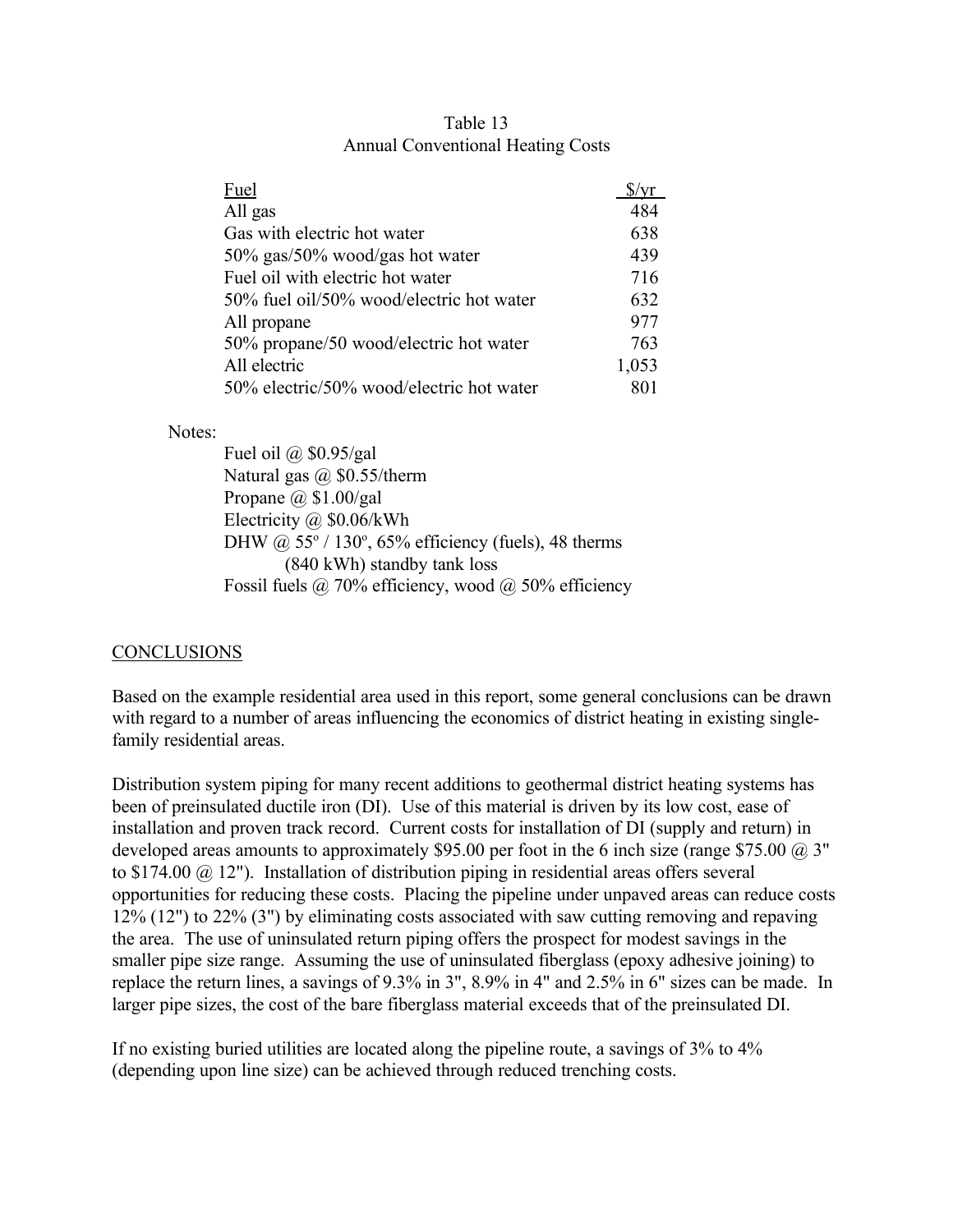Traffic control during construction is almost always necessary in downtown areas. It is possible that some or all active traffic control could be eliminated in residential areas by simply closing the area under construction. Eliminating the labor for active traffic control offers a savings of approximately 4% over the range of line sizes (3" - 12") covered in this report.

Using all of the above potential reductions results in the savings summarized in Table 14

# Table 14 Summary of Potential Cost Reduction - Distribution Piping

|             | Base       | Lowest     | $\frac{0}{0}$ |
|-------------|------------|------------|---------------|
| <b>Size</b> | Cost(S/If) | Cost(S/If) | Reduction     |
| 3"          | 75.36      | 45.85      | 39.2          |
| 4"          | 81.20      | 51.63      | 36.4          |
| 6"          | 94.51      | 68.07      | 28.0          |
| 8"          | 119.46     | 92.37      | 22.7          |
| 10"         | 151.51     | 119.47     | 21.1          |
| 12"         | 174.06     | 140.65     | 19.2          |

Note: Assumes installation in unpaved area, no existing utilities, no active traffic control, uninsulated return (in sizes 3", 4", and 6").

Because much of the distribution system in residential areas is in the small size range (3" and 4"), the potential cost savings relative to a downtown area is significant. To evaluate this, a distribution system was laid out for an existing area of Klamath Falls, known as the Mills Addition. The system was designed to serve 256 homes and consisted of line sizes in the 3" - 8" range. Also included was costs for branch lines to the curb for each customer. Using the lowest cost values from Table 14, the total distribution system cost for this example area was reduced 31% relative to the base case.

For systems serving more than about 40 homes ( $\omega$  75,000 Btu/hr per home), an indirect distribution design (incorporating central heat exchangers) results in a lower total cost than a direct design (in which the geothermal fluid is delivered directly to the customer). This arises from the fact that central heat exchangers and pumps, do to economics of scale, are less expensive than individual components at each customer.

Branch service lines on the customer's property, are a significant cost item. Of the three principal piping installation methods available, preinsulated copper, field insulated copper and preinsulated flexible polyethylene (PEX), the field insulated copper has the lowest installed cost at approximately \$23.00 per lineal foot (for supply and return). For 60' service lines (5000 ft<sup>2</sup> lot with home in the center), the customer service line cost would amount to approximately \$1400.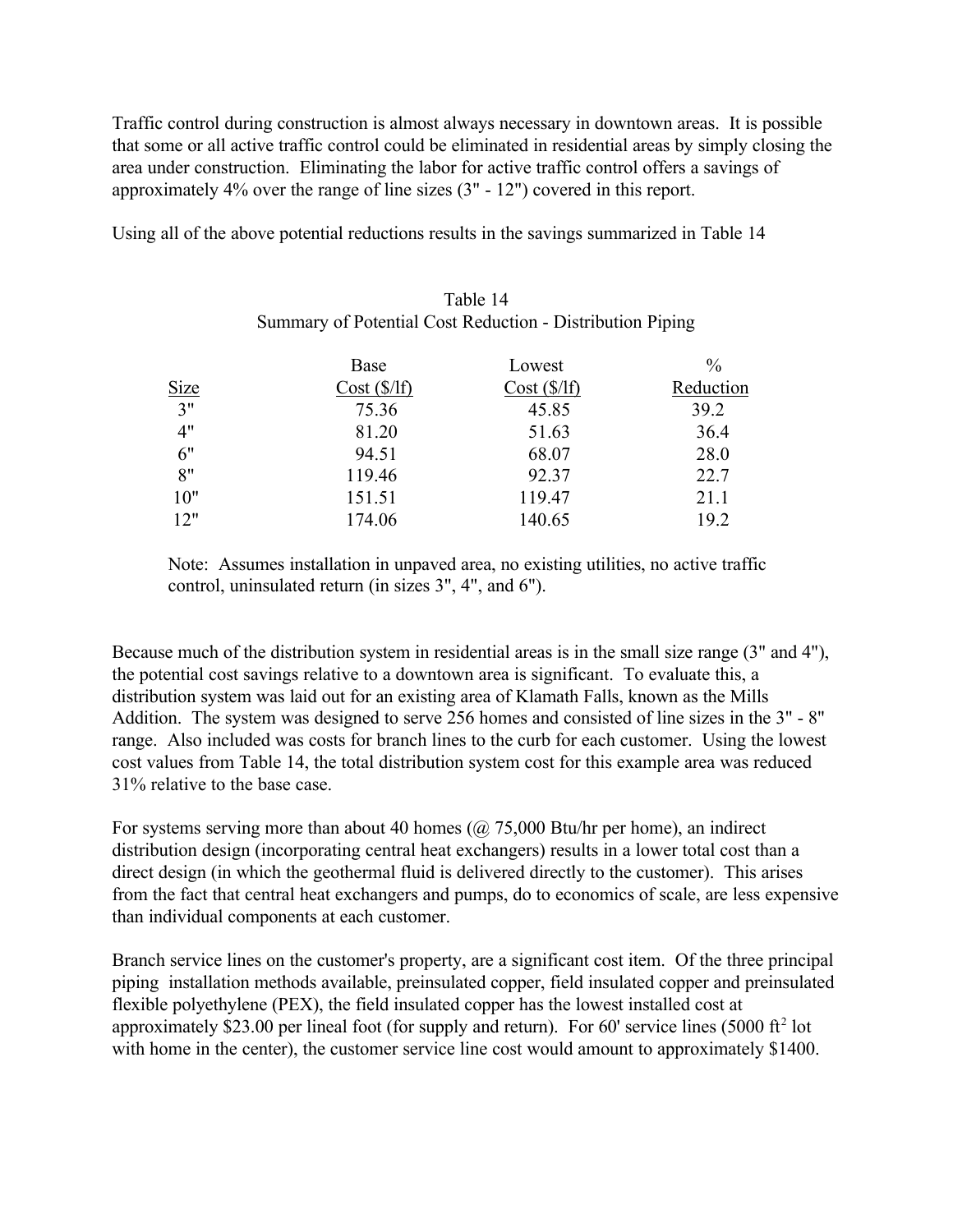In order to answer the economics of serving an existing residential area with geothermal district heating, the costs identified in this report were combined with resource development costs to arrive at a total geothermal district heating system installed cost. Resource development costs were calculated using a spreadsheet previously developed by the Geo-Heat Center. A range of resource development costs were calculated based on a low case (1 - 500 ft production well, no injection well) to a high case (2 - 2000 production wells, 1 injection well). Combing the costs for the resource development with distribution and central plant costs discussed above resulted in a system cost range for the 256 house area of \$920,000 to \$1,568,000. Based on 8% financing, the debt service necessary to meet this capital cost ranged from \$86,800 to \$148,000 per year requiring a revenue per home of between \$452 to \$771 per year, assuming 75% customer penetration rate.

Current conventional heating costs (for space and domestic hot water) for the homes in the area ranges from a low of \$439 (50% gas, 50% wood space heat/gas dhw) to a high of \$1053 (all electric) per year.

Based on these figures it appears that geothermal district heating in existing single-family residential area could be feasible in situations where:

- Propane, fuel oil and electricity (or combination of these fuels with wood) dominate the conventional heating used,
- Small lot sizes  $(<5,000 \text{ ft}^2)$ ,
- Subdivisions where unpaved areas are available for installation of some or all of the distribution system, and
- Customer penetration rate is high (\$75%).